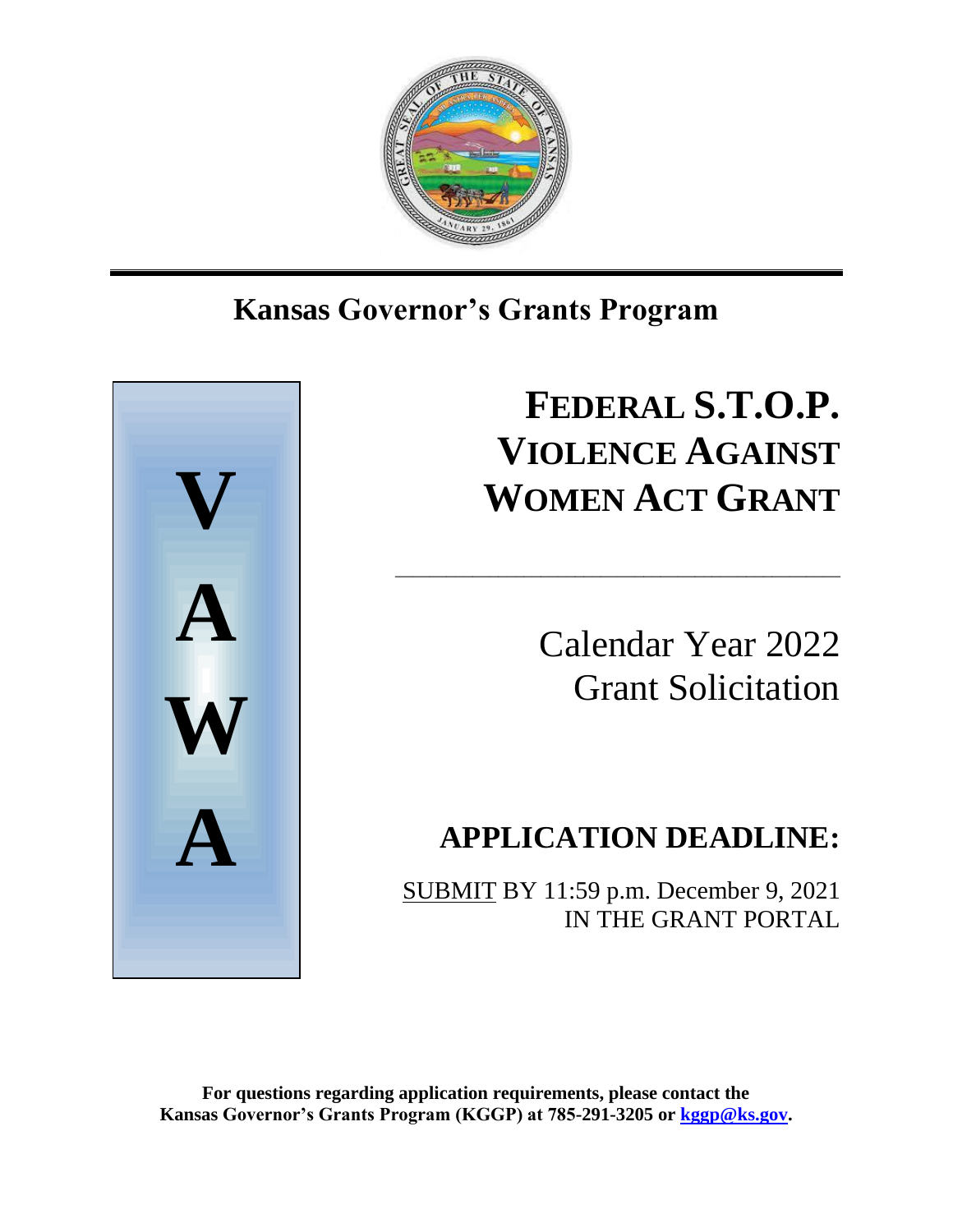## **Federal S.T.O.P. Violence Against Women Act Grant Guidelines**

## **Overview**

The following information provides guidelines and requirements specific to the Federal Services\*Training\*Officers\*Prosecutors Violence Against Women Formula Grant Program (S.T.O.P. VAWA). The S.T.O.P. VAWA grant was established through the 1995 Violence Against Women Act and Reauthorization Act of 2013. The S.T.O.P. VAWA supports communities in their efforts to develop and strengthen effective law enforcement and prosecution strategies to combat violent crimes against women; develop and strengthen victim services in cases involving violent crimes against women; and promote a coordinated community response to victims of domestic violence, dating violence, sexual assault/rape, and stalking.

According to federal guidelines, the allocation of funds must meet the parameters outlined below.

- A minimum of 25 percent for law enforcement, 25 percent for prosecution, five percent to courts, and 30 percent for nonprofit, community, and faith-based victim service organizations. The remaining 15 percent may be allocated at the discretion of the Kansas Governor's Grants Program (KGGP) within the parameters of the Federal S.T.O.P. VAWA guidelines.
- Within the 30 percent of funds allocated to victim services, a minimum of 10 percent will be distributed to culturally specific community-based organizations, defined as organizations providing services that are "primarily directed toward racial and ethnic minority groups."
- A minimum of 20 percent of funds will be allocated to projects that meaningfully address sexual assault, including stranger rape, acquaintance rape, alcohol or drug-facilitated rape, and rape within the context of an intimate partner relationship.
- No more than five percent of funds may be used to conduct public awareness or community education campaigns or related activities to broadly address domestic violence, dating violence, sexual assault, or stalking (project purpose area number 20).

Grant awards are made to communities where applicants can demonstrate work with criminal justice agencies and victim service providers in responding to victims' needs and holding offenders accountable for their actions. Available grant funds may be awarded to units of state and local government; Native American Tribes; and nonprofit, community, or faith-based organizations, including underserved and culturally specific populations. Nonprofit, community, or faith-based organizations must be registered with the Kansas Secretary of State and have proof of exempt status as determined by the Internal Revenue Service.

## **New Policy Requirement**

If funded, organizations will be required to implement a policy regarding response to workplacerelated incidents of sexual misconduct, domestic violence, and dating violence involving an employee, volunteer, consultant, or contractor. Upon request, Subgrantees will be required to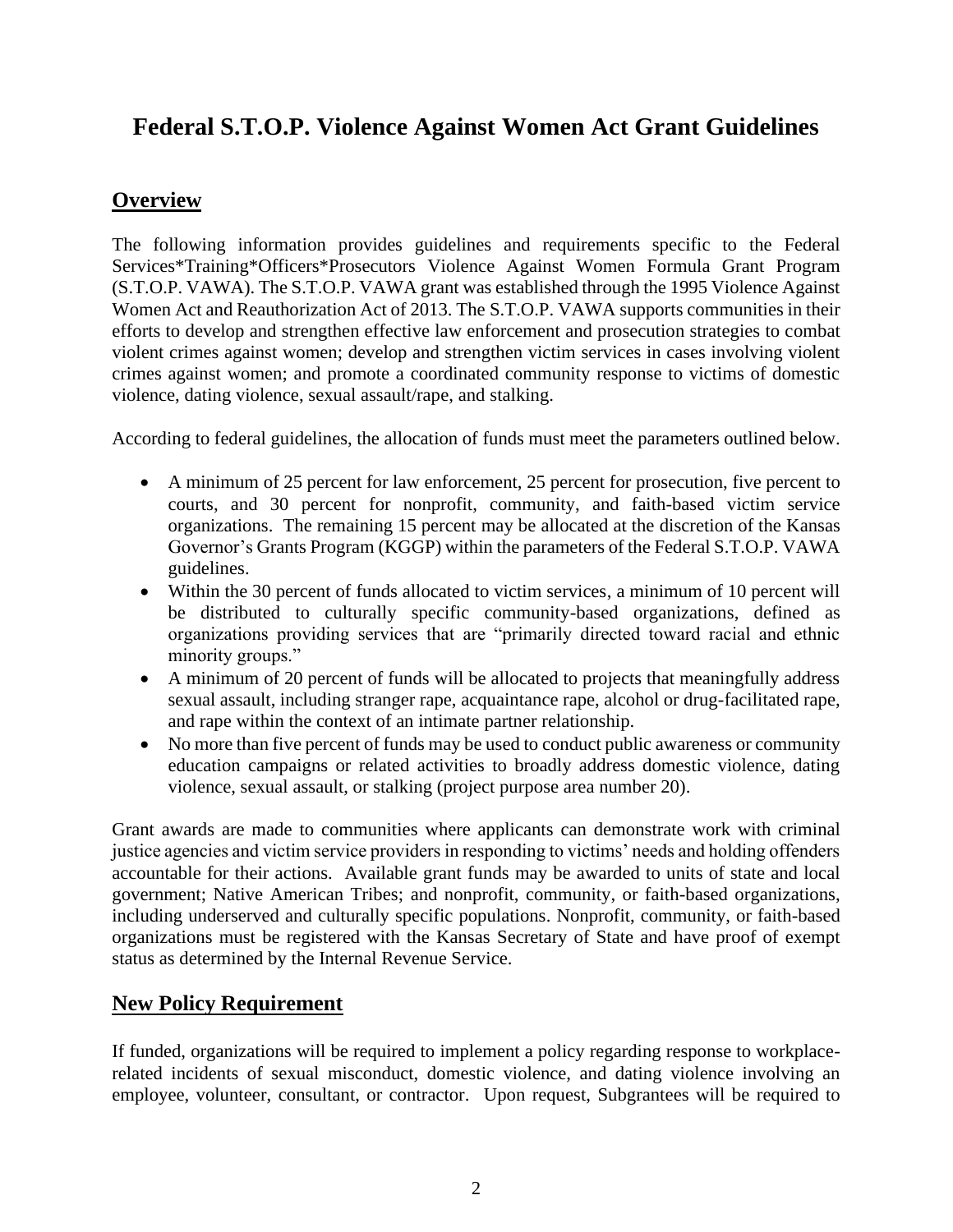provide a copy of the policy to KGGP staff. Additional information can be found here: [https://www.justice.gov/ovw/page/file/1295756/download.](https://www.justice.gov/ovw/page/file/1295756/download)

## **Funding Availability and Grant Project Period**

The amount of funds available for grant awards is approximately \$2.85 million. Grant projects funded by this S.T.O.P. VAWA grant program shall be for a period of 12 months from January 1, 2022, to December 31, 2022. Any funds not obligated by December 31, 2022, must be returned to the KGGP.

## **Grant Application Deadline**

Grant applications must be submitted via the Grant Portal **by 11:59 p.m. December 9, 2021**.

## **Use of Grant Funds**

The KGGP finalized the 2022-2025 Kansas Implementation Plan to guide the direction of several federal grants including the Federal S.T.O.P. VAWA grant program. Applicants are strongly encouraged to review the [Kansas Implementation Plan](https://grants.ks.gov/docs/librariesprovider22/grant-reports/kansas-implementation-plan-2022-2025.pdf?sfvrsn=ec529846_7) and consider how their proposed S.T.O.P. VAWA project fits into the Guiding Principle, critical priorities, and strategies. Specific emphasis will be expected in reporting on the Outcome Measures listed.

Grant funds may only be used for one or more of the following federal grant project purposes:

- 1. Training law enforcement officers, judges, other court personnel, and prosecutors to more effectively identify and respond to violent crimes against women, including the crimes of domestic violence, dating violence, sexual assault, and stalking, including the appropriate use of nonimmigrant status under subparagraphs  $(T)$  and  $(U)$  of section  $101(a)(15)$  of the Immigration and Nationality Act (8 U.S.C. §1101(a)).
- 2. Developing, training, or expanding units of law enforcement officers, judges, other court personnel, and prosecutors specifically targeting violent crimes against women, including the crimes of domestic violence, dating violence, sexual assault, and stalking.
- 3. Developing and implementing more effective police, court, and prosecution policies, protocols, orders, and services specifically devoted to preventing, identifying, and responding to violent crimes against women, including the crimes of domestic violence, dating violence, sexual assault, and stalking, as well as the appropriate treatment of victims.
- 4. Developing, installing, or expanding data collection and communication systems, including computerized systems, linking police, prosecutors, and courts or for the purpose of identifying, classifying, and tracking arrests, protection orders, violations of protection orders, prosecutions, and convictions for violent crimes against women, including the crimes of domestic violence, dating violence, sexual assault, and stalking.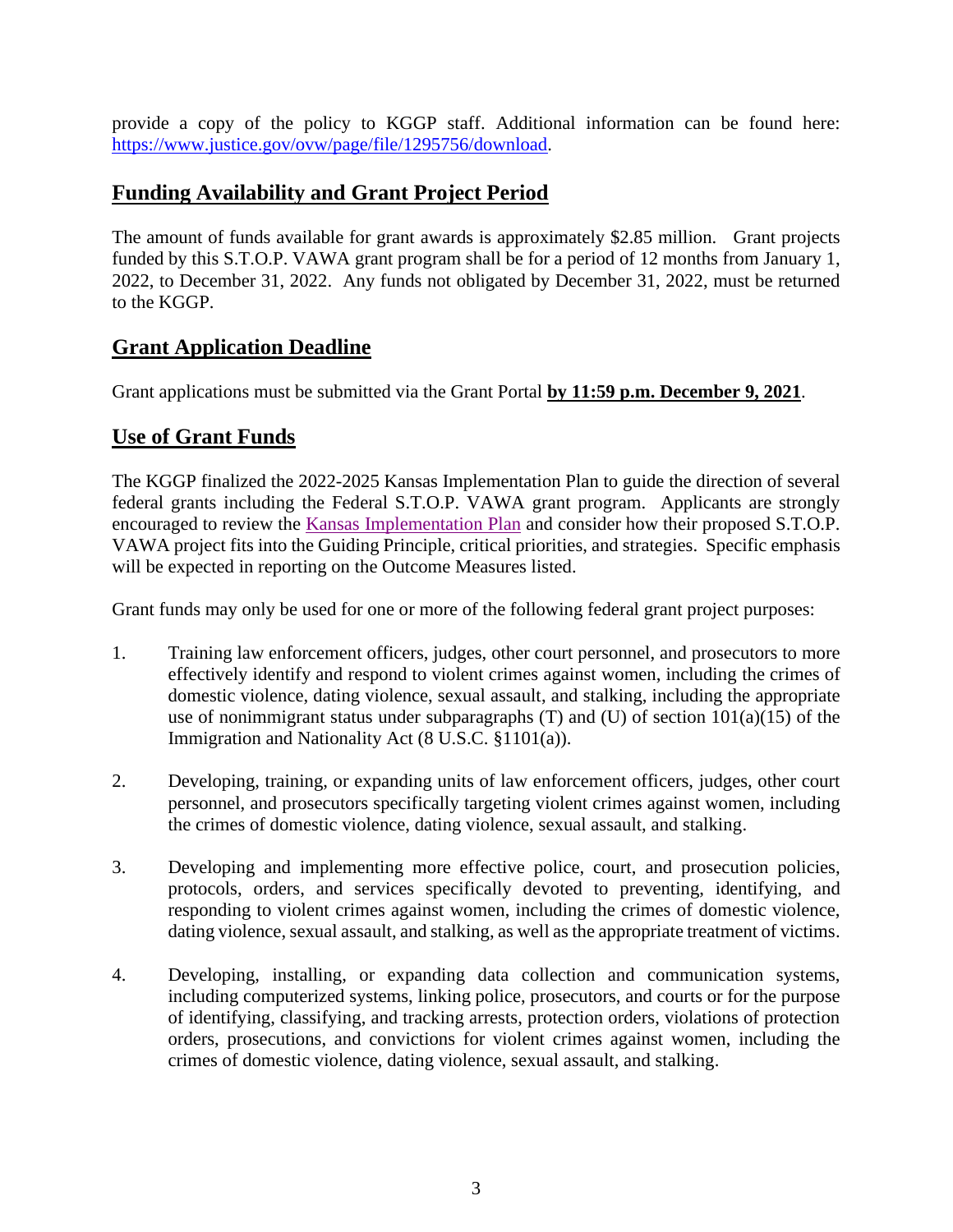- 5. Developing, enlarging, or strengthening victim services and legal assistance programs, including domestic violence, dating violence, sexual assault, and stalking programs, developing or improving delivery of victim services to underserved populations, providing specialized domestic violence court advocates in courts where a significant number of protection orders are granted, and increasing reporting and reducing attrition rates for cases involving violent crimes against women, including crimes of domestic violence, dating violence, sexual assault, and stalking.
- 6. Developing, enlarging, or strengthening programs addressing the needs and circumstances of Indian tribes in dealing with violent crimes against women, including the crimes of domestic violence, dating violence, sexual assault, and stalking.
- 7. Supporting formal and informal statewide, multidisciplinary efforts, to the extent not supported by state funds, to coordinate the response of state law enforcement agencies, prosecutors, courts, victim services agencies, and other state agencies and departments, to violent crimes against women, including the crimes of domestic violence, dating violence, sexual assault, and stalking.
- 8. Training of sexual assault forensic medical personnel examiners in the collection and preservation of evidence, analysis, prevention, and providing expert testimony and treatment of trauma related to sexual assault.
- 9. Developing, enlarging, or strengthening programs to assist law enforcement, prosecutors, courts, and others to address the needs and circumstances of older and disabled women who are victims of domestic violence, dating violence, sexual assault, or stalking, including recognizing, investigating, and prosecuting instances of such violence or assault and targeting outreach and support, counseling, and other victim services to such older and disabled individuals.
- 10. Providing assistance to victims of domestic violence and sexual assault in immigration matters.
- 11. Maintaining core victim services and criminal justice initiatives, while supporting complementary new initiatives and emergency services for victims and their families.
- 12. Supporting the placement of special victim assistants (to be known as "Jessica Gonzales Victim Assistants") in local law enforcement agencies to serve as liaisons between victims of domestic violence, dating violence, sexual assault, and stalking and personnel in local law enforcement agencies in order to improve the enforcement of protection orders. Jessica Gonzales Victim Assistants shall have expertise in domestic violence, dating violence, sexual assault, or stalking and may undertake the following activities:
	- Developing, in collaboration with prosecutors, courts, and victim service providers, standardized response policies for local law enforcement agencies, including the use of evidence-based indicators to assess the risk of domestic and dating violence homicide and prioritize dangerous or potentially lethal cases;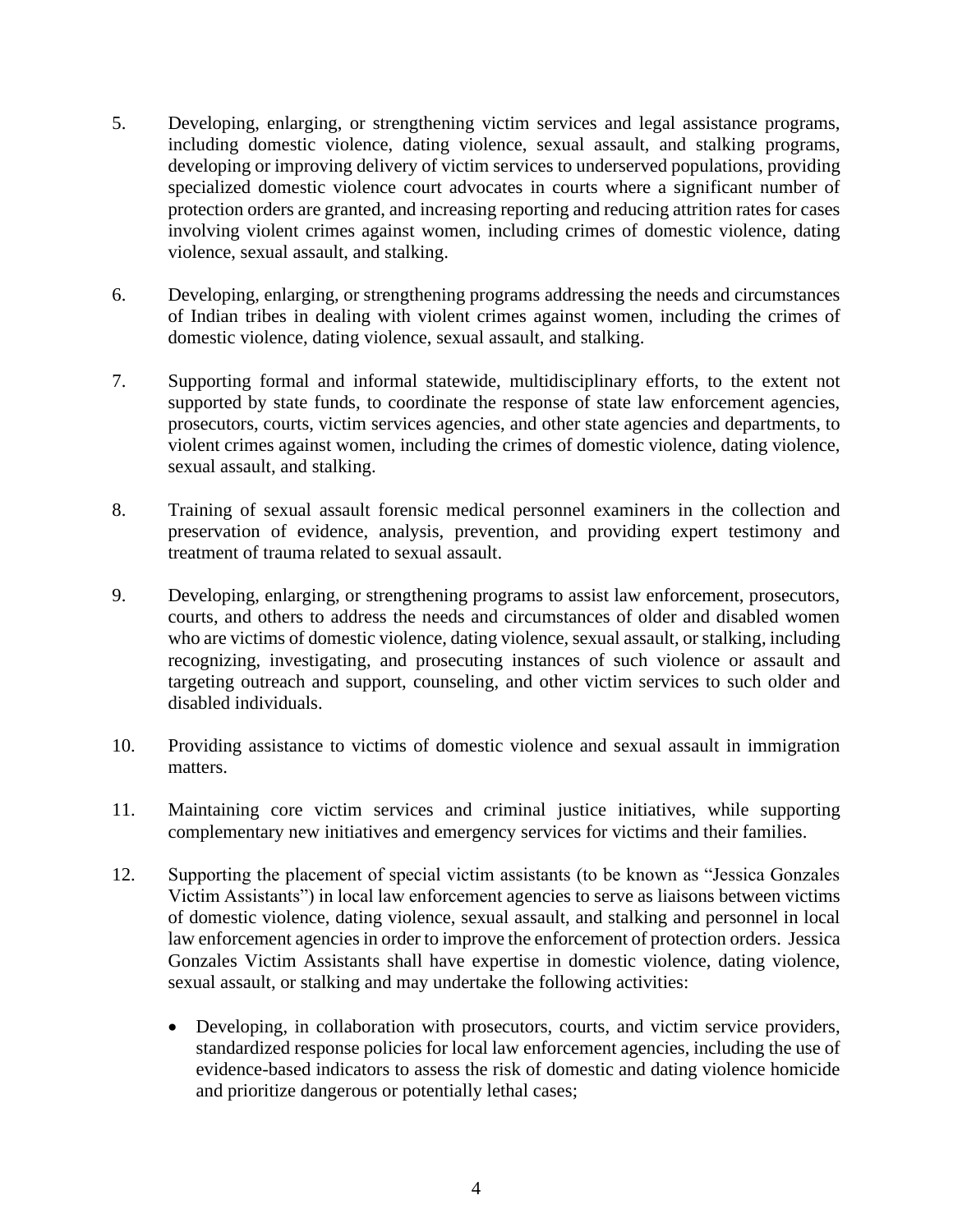- Notifying persons seeking enforcement of protection orders as to what responses will be provided by the relevant law enforcement agency;
- Referring persons seeking enforcement of protection orders to supplementary services (such as emergency shelter programs, hotlines, or legal assistance services); and
- Taking other appropriate action to assist or secure the safety of the person seeking enforcement of a protection order.
- 13. Providing funding to law enforcement agencies, nonprofit nongovernmental victim services providers, and state, tribal, territorial, and local governments (to be known as the Crystal Judson Domestic Violence Protocol Program) to promote:
	- Development and implementation of training for local victim domestic violence service providers, and to fund victim services personnel, to be known as "Crystal Judson Victim Advocates," to provide supportive services and advocacy for victims of domestic violence committed by law enforcement personnel;
	- Implementation of protocols within law enforcement agencies to ensure consistent and effective responses to the commission of domestic violence by personnel within such agencies such as the model policy promulgated by the International Association of Chiefs of Police ("Domestic Violence by Police Officers: A Policy of the IACP, Police Response to Violence Against Women Project" July 2003); and
	- Development of such protocols in collaboration with state, tribal, territorial, and local victim services providers and domestic violence coalitions.

**NOTE:** Any law enforcement, state, tribal, territorial, or local government agency receiving funding under the Crystal Judson Domestic Violence Protocol Program shall, on an annual basis, receive specialized training from domestic violence and sexual assault nonprofit organizations on the topic of incidents of domestic violence committed by law enforcement personnel and, once every two years, provide a report of the adopted protocol to the U.S. Department of Justice, including a summary of progress in implementing such protocol. The KGGP must notify and provide the Office on Violence Against Women (OVW) with a list of subgrantee recipients awarded S.T.O.P. VAWA funds under the Crystal Judson Domestic Violence Protocol Program and ensuring all subgrantees satisfy the requirements of this paragraph.

- 14. Developing and promoting state, local, or tribal legislation and policies that enhance best practices for responding to domestic violence, dating violence, sexual assault, and stalking.
- 15. Developing, implementing, or enhancing Sexual Assault Response Teams, or other similar coordinated community responses to sexual assault.
- 16. Developing and strengthening policies, protocols, best practices, and training for law enforcement agencies and prosecutors relating to the investigation and prosecution of sexual assault cases and the appropriate treatment of victims.
- 17. Developing, enlarging, or strengthening programs addressing sexual assault against men, women, and youth in correctional or detention settings. In particular, this will include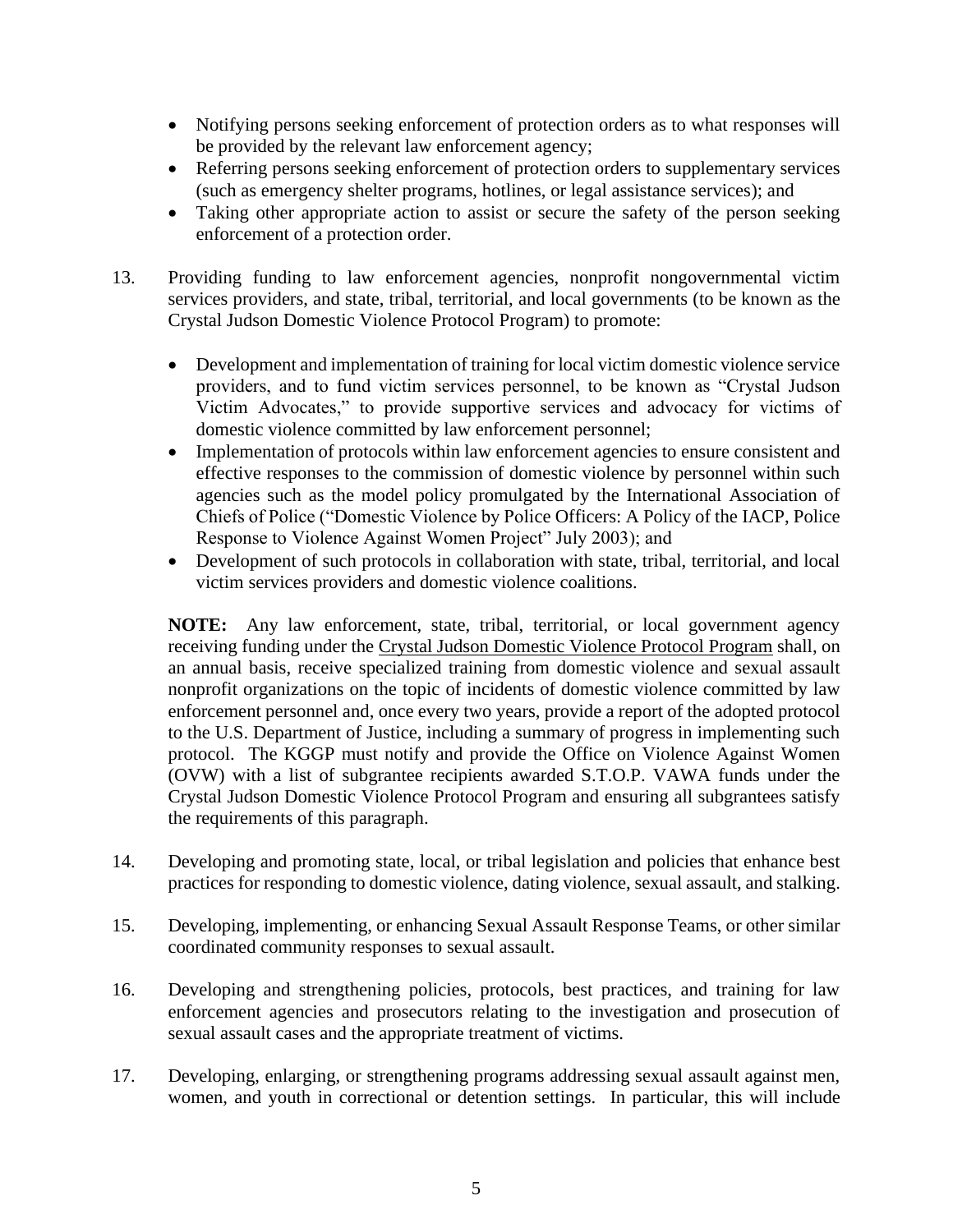ensuring the availability of advocacy services for those victims of sexual assault who are incarcerated that meet the standards issued under the Prison Rape Elimination Act (PREA), including accompaniment during forensic exams and investigatory interviews, crisis intervention, emotional support services, and referrals, as well as training for those advocates. For further information regarding the PREA standards, applicants may contact the Kansas Department of Corrections PREA Coordinator's office at 785-291-3074.

- 18. Identifying and conducting inventories of backlogs of sexual assault evidence collection kits and developing protocols and policies for responding to and addressing such backlogs, including protocols and policies for notifying and involving victims.
- 19. Developing, enlarging, or strengthening programs and projects to provide services and responses targeting male and female victims of domestic violence, dating violence, sexual assault, or stalking, whose ability to access traditional services and responses is affected by their sexual orientation or gender identity, as defined in section 249(c) of title 18, United States Code.
- 20. Developing, enhancing, or strengthening prevention and educational programming to address domestic violence, dating violence, sexual assault, or stalking, with not more than five percent of the amount allocated to a state to be used for this purpose.

*Note*: Organizations may provide sex-segregated or sex-specific programming if doing so is necessary to the essential operations of the program, as long as the organization provides comparable services to those who cannot be provided with the sex-segregated or sex-specific programming.

## **Limitations on the Use of Grant Funds**

S.T.O.P. VAWA grant funds cannot be used for the following:

- Support of projects that target violence against children, unless addressing domestic violence, dating violence, sexual assault, or stalking against teen victims.
- Purchase of standard issued law enforcement items or equipment, including uniforms, safety vests, shields, weapons, bullets, and armory or to support chemical dependency or alcohol abuse programs that are not an integral part of a court-mandated batterer intervention program.
- Applying for this grant, fundraising, grant writing, lobbying, board development, or research projects or for any training directed at any of these subject areas.
- Magazine subscriptions, printing or disseminating agency newsletters, or membership dues or fees.
- Direct payments to any victim or dependent of a victim of domestic violence, dating violence, sexual assault, or stalking. The use of gift cards for victims or their dependents is not an allowable expenditure.
- Construction; land and/or property acquisitions; modifications to buildings, including minor renovations (such as painting or carpeting); or vehicle purchases are unallowable. This includes mortgage payments.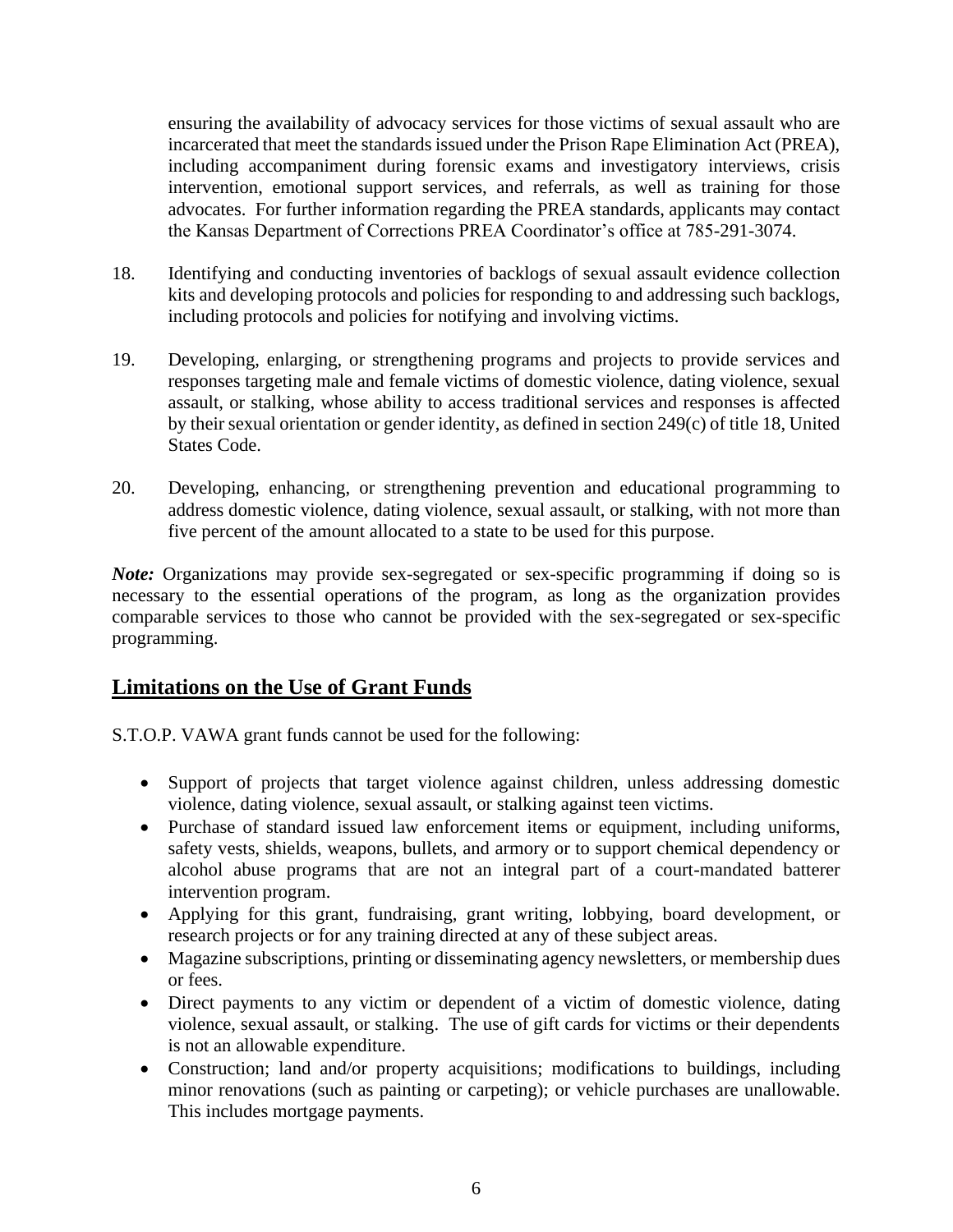#### **Educational Programming**

Project funds shall only be used to support the development or presentation of a domestic violence, dating violence, sexual assault, and/or stalking curriculum for primary or secondary schools as it directly relates to project purpose area number 20, which is limited to no more than five percent of the state's total S.T.O.P. VAWA award for the year.

Project funds shall only be used to conduct public awareness or community education campaigns or related activities as it directly relates to project purpose area number 20, which is limited to no more than five percent of the state's total S.T.O.P. VAWA award for the year.

#### **Food and Beverage**

Purchasing food and/or beverages for any meeting, conference, training, or other event is not allowed. No food and/or beverages can be purchased with other funds constituting program income for a federal grant award. This restriction does not impact direct payment of per diem amounts to individuals in a travel status under the applicant's travel policy.

#### **Travel-Related Expenses**

Grant project funds shall not be used to reimburse travel-related mileage and meal expenses in excess of the applicant's approved policy rate or the current federal per diem rates, whichever is lower. If the applicant chooses to reimburse at a rate in excess of the current federal rate, per its agency policy, grant funds administered by the KGGP cannot be used to make up the difference.

#### **Equipment**

Grant project funds are not allowed to purchase equipment and hardware unless necessary and essential to the grant project's success. For purposes of this application and grant program, equipment is defined as assets with a useful life of one year or more and a cost of **\$5,000** or more.

#### **Fringe Benefits**

Grant project funds used for fringe benefit costs shall not be charged to the project at an amount exceeding the proportion of personnel costs supported by S.T.O.P. VAWA funds.

#### **Training**

Grant project funds for training or conference attendance outside the State of Kansas are not allowed unless necessary and essential to the grant project's success. The applicant must demonstrate comparable training is not available in Kansas.

#### **Activities that Compromise Victim Safety**

Enhancing victim safety and offender accountability is a guiding principle underlying the S.T.O.P. VAWA grant. Experience shows responses by the authorities may have the effect of minimizing or trivializing the offender's behavior. Consistent with the goals of ensuring victim grant projects that include any activities that may jeopardize victim safety, deter or prevent physical or emotional healing for victims, or allow offenders to escape responsibility for their actions. Such activities include:

• Procedures or policies that exclude victims from receiving safe shelter, advocacy services, counseling, and other assistance based on their actual or perceived sex, age, immigration status, race, religion, sexual orientation, gender identity, mental health condition, physical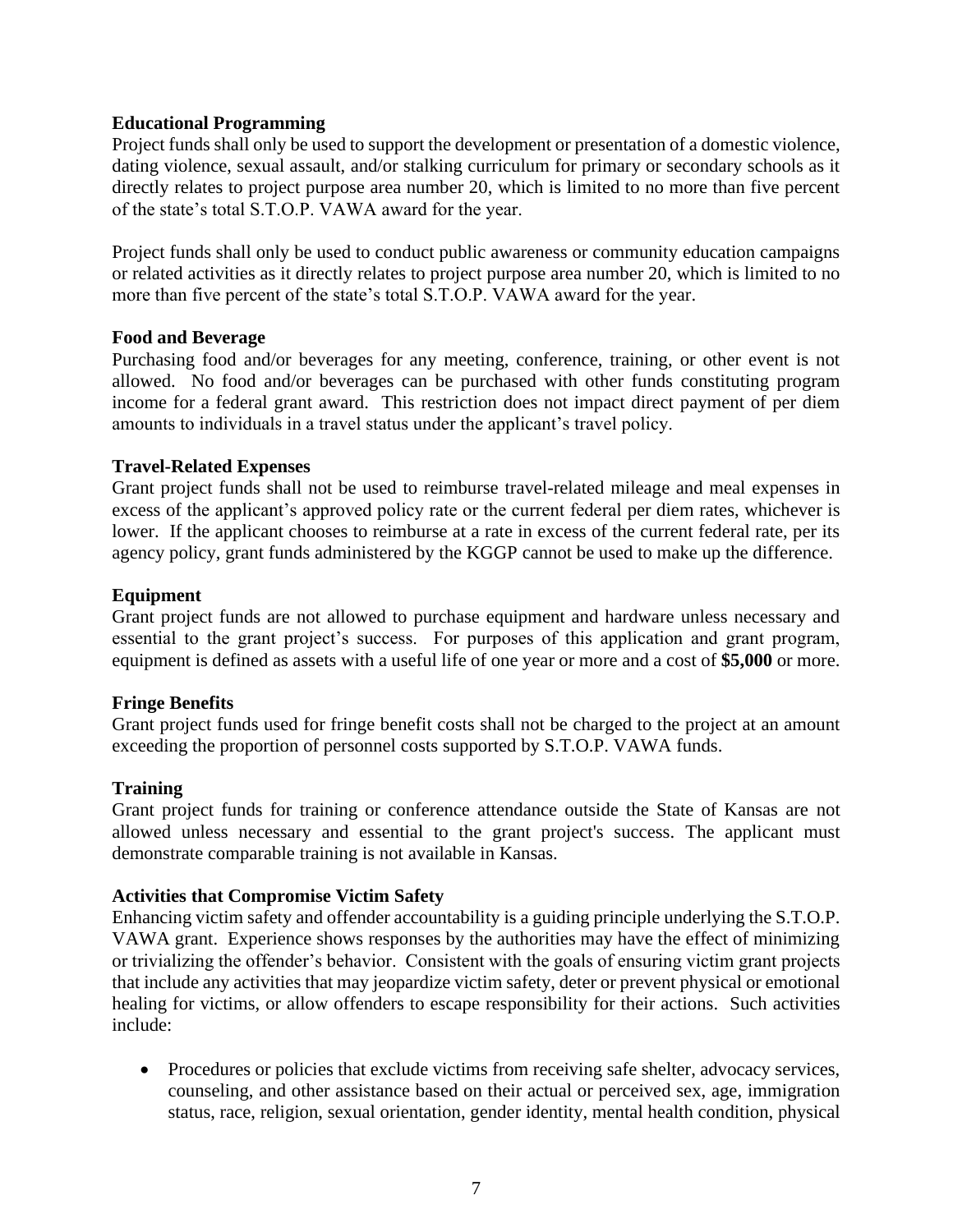health condition, criminal record, work in the sex industry, income or lack of income, or the age and/or gender of their children;

- Procedures or policies that compromise the confidentiality of information and/or privacy of persons receiving OVW-funded services;
- Procedures or policies that require victims to take certain actions in order to receive services (e.g. seek an order of protection, receive counseling, participate in couples counseling or mediation, report to law enforcement, seek civil or criminal remedies, etc.);
- Procedures or policies that fail to include conducting safety planning with victims;
- Project design and budget that fail to account for the access needs of participants with disabilities and participants who have limited English proficiency or who are Deaf or hard of hearing;
- The use of pre-trial diversion programs without prior OVW review and approval of the program or the automatic placement of offenders in such programs;
- Couples counseling, family counseling, or any other manner of joint victim-offender counseling as a routine or required response to domestic violence, dating violence, sexual assault, or stalking, or in situations in which child sexual abuse is alleged;
- Offering or ordering anger management programs for offenders as a substitute for batterer's intervention programs;
- Policies or procedures that require victims to report the crime to law enforcement, participate in the criminal justice system, or seek a protection or restraining order against the offender, and penalize them for failing to do so;
- Procedures of policies that deny victims and non-abusing parents or caretakers and their children access to services based on their involvement with the perpetrator;
- Requiring survivors to meet restrictive conditions in order to receive services (e.g. background checks of victims, clinical evaluations to determine eligibility for services) or other screening processes that elicit information that is not necessary for services, such as questions about immigration status, gender identity, sexual orientation, disability, physical or mental health, and work on criminal history that the service provider does not need to know about to provide services safely;
- Relying on batterer intervention programs that do not use court monitoring to hold batterers accountable for their behavior;
- Policies and procedures that fail to account for the physical safety of victims;
- Enforcing or promoting nuisance abatement ordinances, crime-free housing ordinances, or crime-free lease addenda (often associated with crime-free housing programs) that require or encourage the eviction of tenants or residents who may be victims of domestic violence, sexual assault, dating violence, or stalking. See the U.S. Department of Housing and Urban Development for [guidance](https://www.hud.gov/sites/documents/FINALNUISANCEORDGDNCE.PDF) on how such ordinances and addenda may violate the Fair Housing Act; and
- Policies or procedures that require testing of sexual assault forensic evidence in cases where the victim obtained a medical forensic exam but has not chosen to participate in the criminal justice system.

Misuse of grant funds may result in a range of penalties, including suspension of current and future funds, suspension or debarment from federal grants, recoupment of monies provided under a grant, and civil and/or criminal penalties.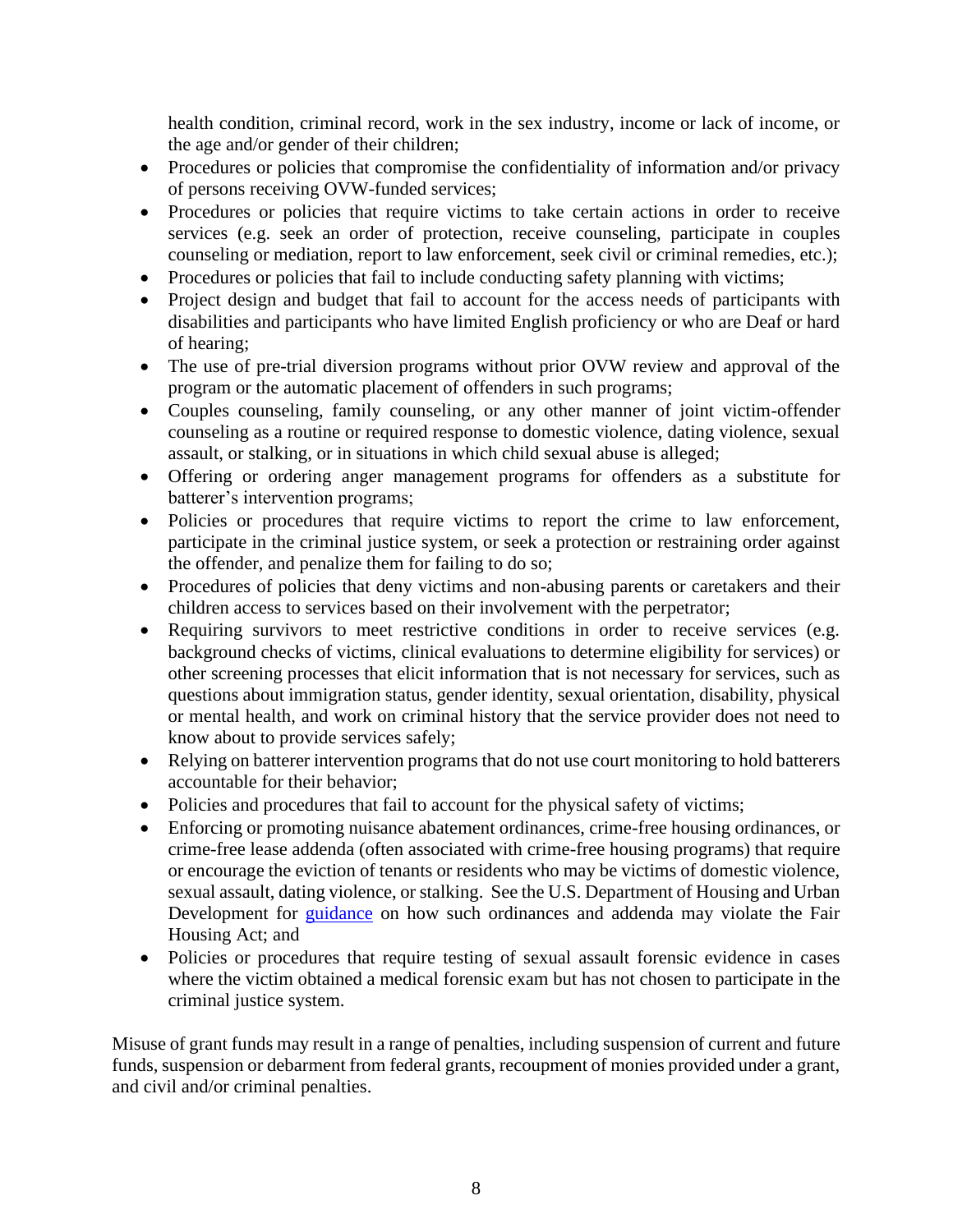## **Match Requirements**

The purpose of matching contributions is to increase the resources available to the projects supported by grant funds. Matching contributions of 25 percent (non-federal cash or in-kind services) of the total cost of each S.T.O.P. VAWA grant project (federal grant award plus match) are required for each S.T.O.P. VAWA funded grant project, with the exception of any tribe or nonprofit victim service organization, which are exempt from the match requirement if receiving funds from the 30 percent allocation for victim service organizations.

| Example: | <b>Total Grant Project Cost</b> | $=$ \$50,000 |
|----------|---------------------------------|--------------|
|          | 75% Federal Share               | $= $37,500$  |
|          | 25% Match                       | $= $12,500$  |

For purposes of this grant program, in-kind match may include donations of expendable equipment, office supplies, workshop or classroom materials, work space, or the monetary value of time contributed by professional and technical personnel and other skilled and unskilled labor, if the services they provide are an integral and necessary part of a funded grant project. The value placed on donated services must be consistent with the rate of compensation paid for similar work in the applicant's organization. If the required skills are not found in the applicant's organization, the rate of compensation must be consistent with the local labor market. In either case, fringe benefits may be included in the valuation. The value placed on loaned or donated equipment may not exceed its fair market value. The value of donated space may not exceed the fair rental value of comparable space as established by an independent appraisal of comparable space and facilities in privately owned buildings in the same locality. The basis for determining the value of personnel, services, materials, equipment, and space must be documented. **Volunteer services must be documented and, to the extent feasible, supported by the same methods used by the applicant for its employees**.

The U.S. Department of Justice (DOJ) [Grants Financial Guide](http://ojp.gov/financialguide/DOJ/index.htm) effective edition governs the source of the non-federal match. Generally, cash match must be funds from non-federal sources that are committed for the approved grant project. Please refer to the DOJ Grants Financial Guide effective edition for all allowable sources of cash match.

## **All funds designated as match are restricted to the same uses as the Federal S.T.O.P. VAWA Grant Project funds and must be expended within the grant project period.**

**The match requirement may be waived if extraordinary need is documented and a request is submitted to the KGGP by the applicant (see Match Waiver Request information on page 19).**

## **Supplanting**

S.T.O.P. VAWA funds shall be used to supplement, **not** supplant, other federal, state, or local funds that would otherwise be available for victims of violence against women. The following guidelines should be used in determining the supplanting of funds. Although the examples provided below relate specifically to staffing scenarios, supplanting is not limited to personnel.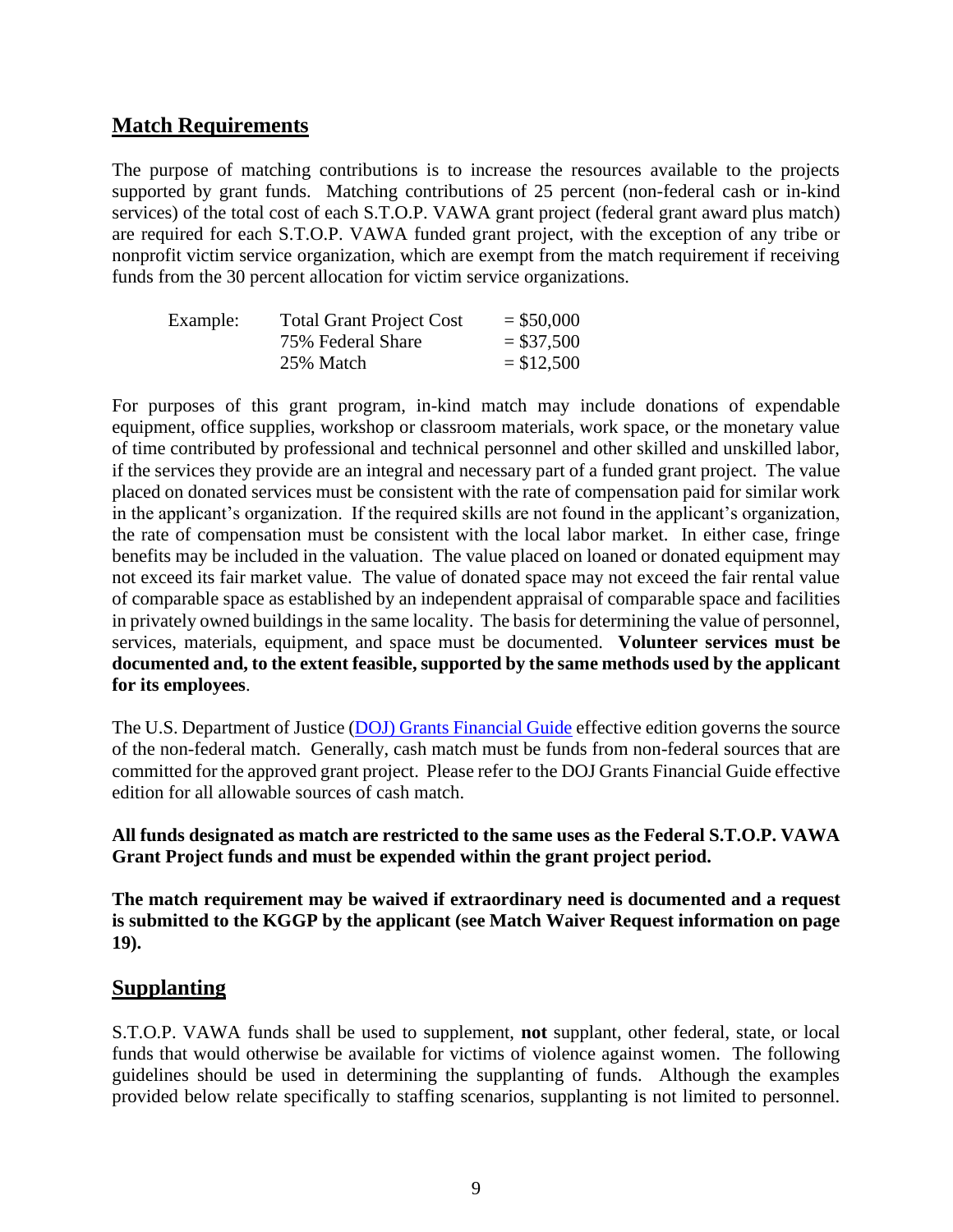Supplanting can occur in any budget line item if sufficient documentation cannot support that a S.T.O.P. VAWA grant award has not replaced funds otherwise available for the same program or purpose.

#### **Guidance Regarding Supplanting**

- **Defined:** To reduce federal, state, or local funds for an activity specifically because S.T.O.P. VAWA funds are available (or expected to be available) to fund that same activity. S.T.O.P. VAWA funds must be used to **supplement** existing federal, state, or local funds for program activities and may **not replace** federal, state, or local funds that have been appropriated or allocated for the same purpose. Additionally, S.T.O.P. VAWA funding may not replace federal, state, or local funding that is required by law. In instances where a question of supplanting arises, the applicant or grantee may be required to substantiate that the reduction in non-S.T.O.P. VAWA resources occurred for reasons other than the receipt or expected receipt of S.T.O.P. VAWA funds.
- Example 1 Organization A appropriated or otherwise secured funds in FY22 for salary and benefits for two victim advocates. In FY22, Organization A is awarded S.T.O.P. VAWA funds designated for the hiring of two additional victim advocates. Organization A expended the S.T.O.P. VAWA funds as intended, and now has four victim advocates.

In this scenario, Organization A has used S.T.O.P. VAWA funds to supplement existing funds for program activities. Thus, supplanting has **not** occurred. If any of the victim advocates had left the organization during FY22 and Organization A did not follow established recruitment procedures to replace the victim advocates or utilized S.T.O.P. VAWA funding for those positions for other purposes, supplanting **would** have occurred.

Example 2 Organization B appropriated or otherwise secured funds in FY21 for salary and benefits for two victim advocates. Due to budget projections for FY22, Organization B expects to lay off one victim advocate (facts that Organization B is able to substantiate). In FY22, Organization B is awarded S.T.O.P. VAWA funds designated for hiring one additional victim advocate. At the beginning of FY22, Organization B lays off one victim advocate and uses S.T.O.P. VAWA funds to continue the salary and benefits for the other victim advocate.

> In this scenario, Organization B will use S.T.O.P. VAWA funds to pay the salary and benefits for the one victim advocate who would have been laid off but for the availability of S.T.O.P. VAWA funds. Therefore, supplanting has **not** occurred.

Example 3 Organization C appropriates or otherwise secures funds in FY22 for salary and benefits for two victim advocates. Organization C plans to use S.T.O.P. VAWA funds to pay the salaries of two additional victim advocates. Subsequently,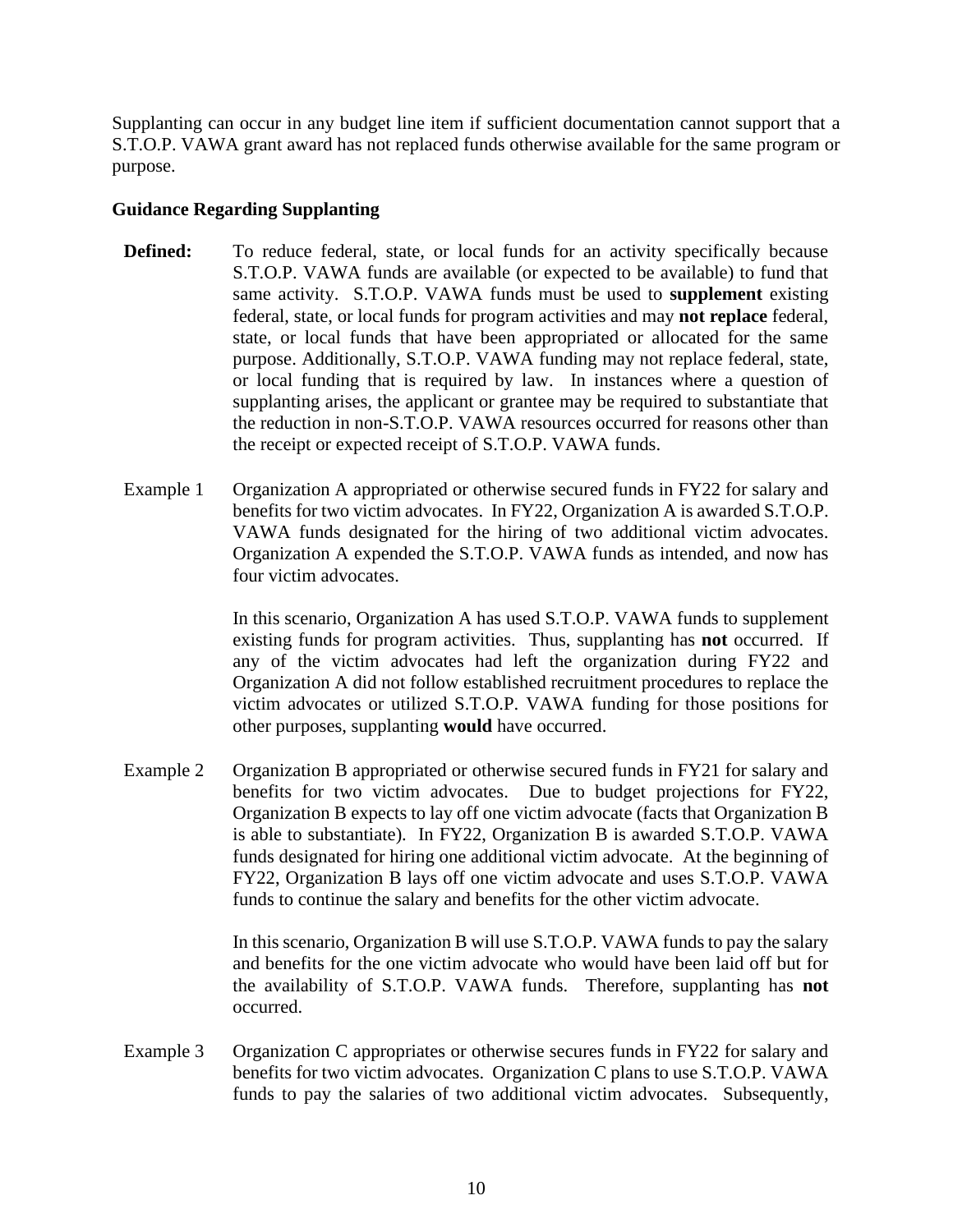however, Organization C opts to use two current experienced employees for this effort, and uses S.T.O.P. VAWA funds to pay their salaries and benefits. In doing so, Organization C determined that the remaining employees could handle the services and did not attempt to backfill the positions.

In this scenario, by replacing existing funds with S.T.O.P. VAWA funds, supplanting **has** occurred. Although Organization C may use experienced staff to fill the new S.T.O.P. VAWA-funded victim advocate positions, use of the S.T.O.P. VAWA funds has not **supplemented** funds for program activities, but has **replaced** those funds through Organization C's decision not to hire replacements for staff designated for S.T.O.P. VAWA-funded activities.

## **Consultation and Documentation Requirement**

Applications must include written documentation showing tribal or local prosecution, law enforcement, courts, and government agencies have consulted with tribal or local victim services programs during development of their grant applications to ensure that proposed activities and equipment acquisitions promote the safety, confidentiality, and economic independence of victims of domestic violence, sexual assault, stalking, and dating violence.

## **Grant Recipient Compliance and Reporting Requirements**

Applicants awarded S.T.O.P. VAWA funds are expected to comply with the S.T.O.P. VAWA grant program requirements set out in the grant assurances, reporting requirements, and any requirements arising as a result of a compliance review. The KGGP will conduct a compliance review of each S.T.O.P. VAWA award. Failure to comply with these requirements may result in suspension or termination of grant funding.

In addition, subgrantees must comply with the provisions of the Federal Office of Management and Budget (OMB) Uniform Guidance for Federal Awards[, 2 C.F.R.](http://www.ecfr.gov/cgi-bin/text-idx?SID=2c6d1c9f8de1f9619110b4599d84a234&mc=true&node=pt2.1.200&rgn=div5#_top) Part 200; and th[e DOJ Grants](http://ojp.gov/financialguide/DOJ/index.htm)  [Financial Guide](http://ojp.gov/financialguide/DOJ/index.htm) effective edition, which includes maintaining appropriate programmatic and financial records that fully disclose the amount and disposition of S.T.O.P. VAWA funds. This includes, but is not limited to:

- Financial documentation for disbursements;
- Daily time and activity records specifying time and type of service devoted to allowable S.T.O.P. VAWA activities;
- Grant project files;
- The portion of the grant project supplied by other sources of revenue;
- Job descriptions;
- Contracts for services:
- Statistical documentation: and
- Other records that facilitate an effective audit, and grant analysis for compliance.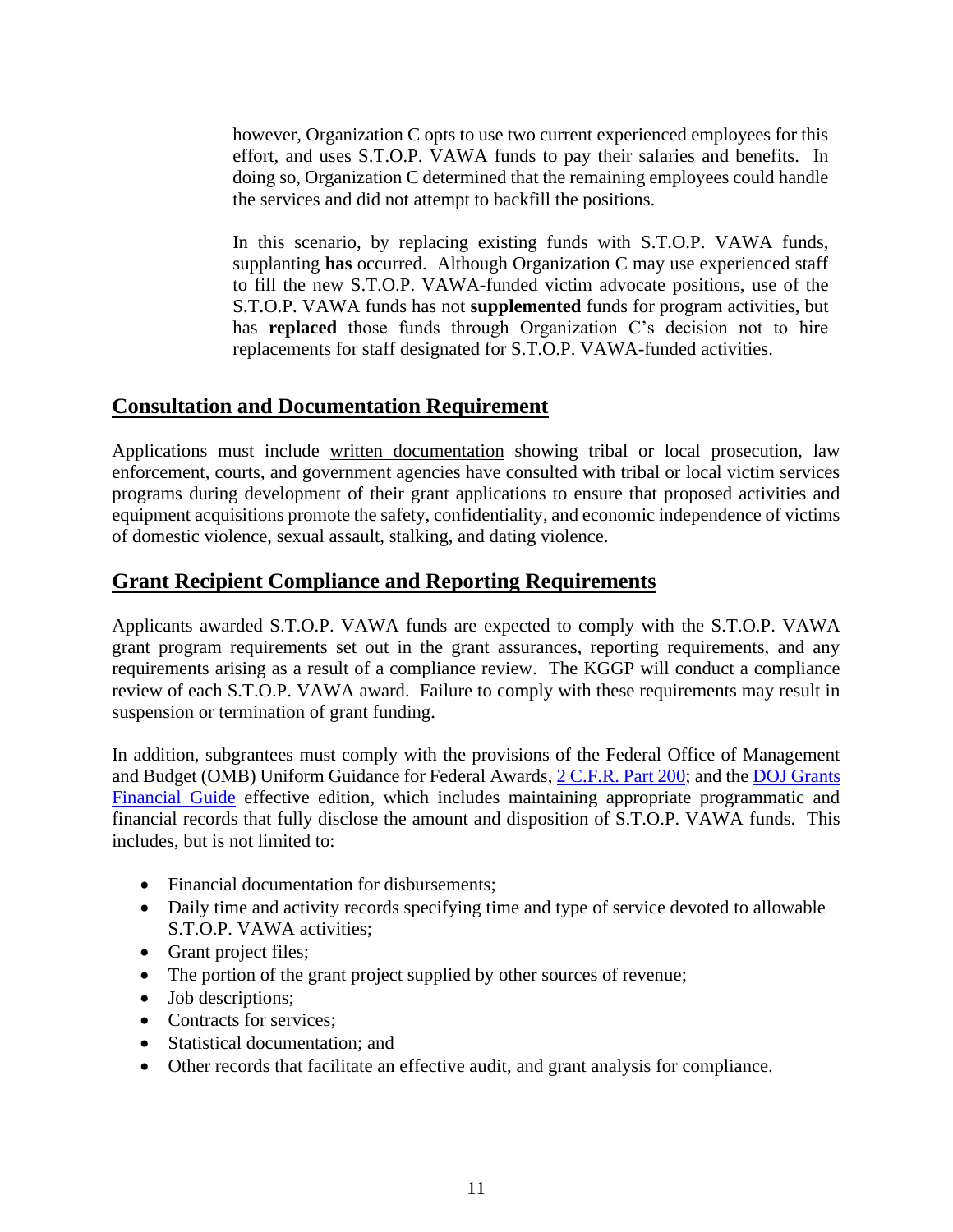Agencies receiving a S.T.O.P. VAWA grant are required to submit the following reports:

- Copy of the current **Equal Employment Opportunity Plan Certification** verifying such has been submitted to the U.S. Department of Justice, Office of Justice Programs, Office for Civil Rights.
- **Five Most Highly Compensated Officers Certification** must be submitted to open the award.
- Monthly **Financial Status Report** provides fiscal information on expenditures made during the month. Monthly reimbursements are made based on these expenditure reports. These reports are due 20 calendar days after the end of each month.
- The **Grant Project Narrative Report** provides a narrative description of the activities and services provided with grant funds. The report is due January 20, 2023.
- The **Projection of Final Expenditures Report** is due October 20.
- The **Annual Progress Report** is due 20 days following the end of the grant project period.

Any other reports that may be required by the federal government or the KGGP.

Agencies submitting late, incorrect, or incomplete reports will not receive payment until the next scheduled payments for grant programs. Repeatedly late reports, failure to submit reports or supporting documentation required by the grant assurances, or failure to respond to compliance review findings in the timeframe provided will result in the suspension of grant funds.

Copies of all financial and statistical supporting documentation must be maintained by the agency for a period of five years following the closeout of the grant award.

## **Review of Applications**

A grant review committee may assist the KGGP in determining S.T.O.P. VAWA grant awards. Applicants will be notified via the Grant Portal of the grant award decision. Please do not call regarding the status of an application.

Each grant application will be evaluated using the following criteria:

- Applicant's support of the Guiding Principle, critical priorities, and strategies of the Kansas [Implementation Plan;](https://grants.ks.gov/docs/librariesprovider22/grant-reports/kansas-implementation-plan-2022-2025.pdf?sfvrsn=ec529846_7)
- Record of successful implementation of services in the victim services/criminal justice field;
- Quality of any needs assessment in terms of proposed services;
- Demonstration of clear, measurable, and appropriate grant project objectives and activities consistent with the purpose areas outlined in the grant application instructions;
- Efficacy of evaluative components, both programmatic and fiscal;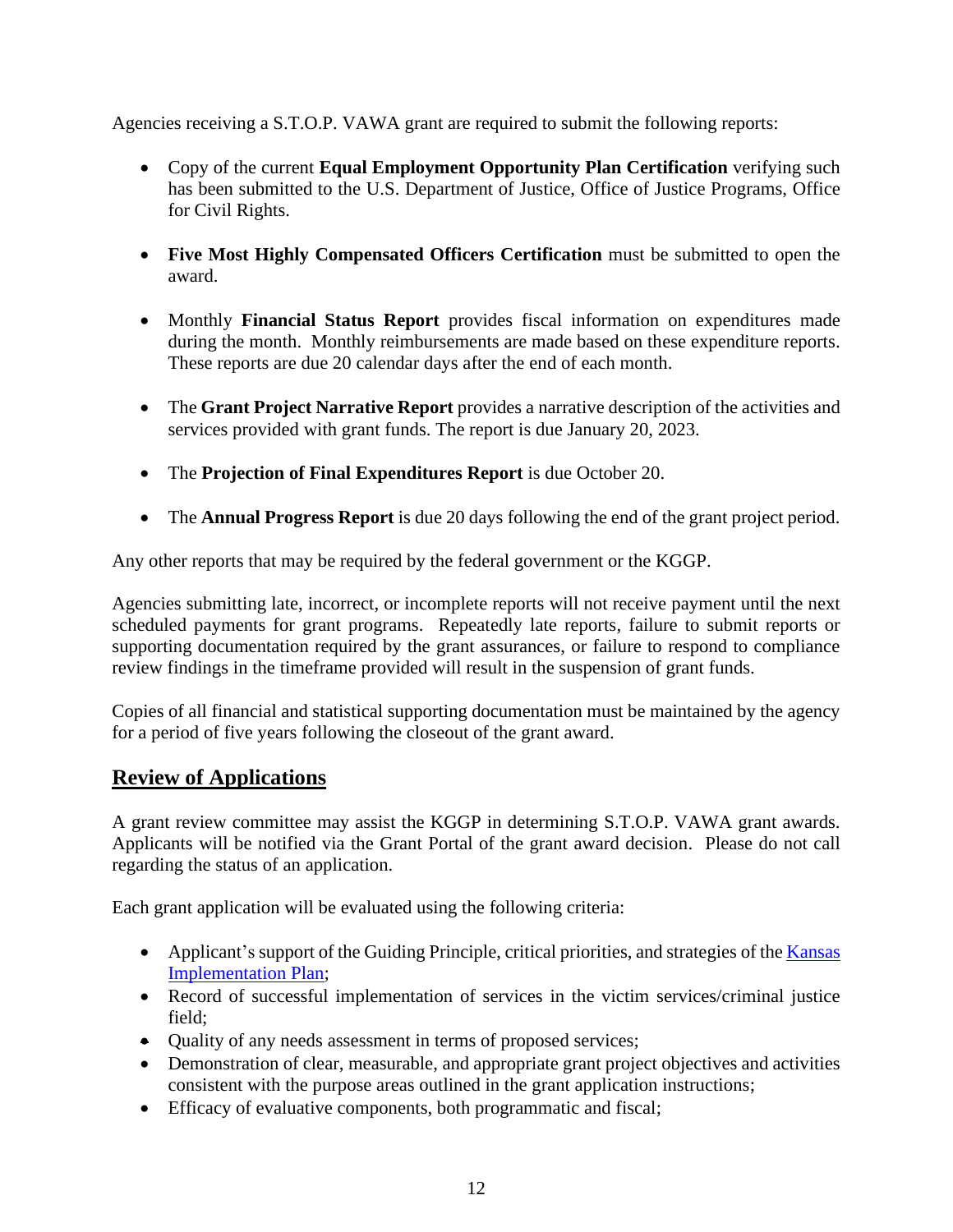- Relevant budget information;
- Submission of all required documents and a complete application; and
- Applicant agency's ability to fulfill all of the requirements of the S.T.O.P. VAWA grant program.

Applications submitted incomplete, with *any* missing components or information, will receive consideration only after all other successfully completed applications have been considered.

## **Application Requirements**

Please read the S.T.O.P. VAWA solicitation and requirements before completing the grant application. Submit application documents in 12 pt. Times New Roman, number the pages of the Project Narrative, and title each document filename as indicated below. Do not submit any section of the application in landscape format. Do not submit any items not specified in the instructions.

The application must include the following items:

- General Information (completed in Grant Portal)
- Project Narrative (separate document to upload not to exceed 10 pages)
- Grant Project Budget (completed in Grant Portal)
- Agency Budgets (separate documents to upload)
- \_\_\_\_ Grant Management Capacity (separate document to upload)
- Match Waiver Request, if applicable (separate document to upload)
- $\frac{1}{2}$  Proof of 501(c)(3) status, if applicable (separate document to upload)
- Certificate of Good Standing, if applicable (separate document to upload)
- Letter Regarding Consultation, if applicable (separate document to upload)

## **General Information (completed in Grant Portal)**

Applicants must complete the General Information page online. Please note the language provided in the "Brief Description of Proposed Grant Project" field may be utilized on public websites and documents to describe the purpose of the grant project.

## **Project Narrative (separate document to upload - not to exceed 10 pages)**

The following items must be included in the Project Narrative. Include each item in the order listed below and clearly label each section. The Project Narrative pages shall be numbered and shall not exceed 10 pages in length.

## **Problem Statement and Needs Assessment**

The submission of an application presumes there is a definable problem that will be addressed by the requested grant funds. Provide a detailed explanation of the problem that will be addressed, either in whole or in part, with the requested grant funds. Provide data supporting the problem to be addressed in the grant application and site the source of the data provided. Describe how the grant funds will address the problem. Describe any needs assessment used to develop the problem statement, such as an evaluation of agency service activity or other assessment. If the applicant is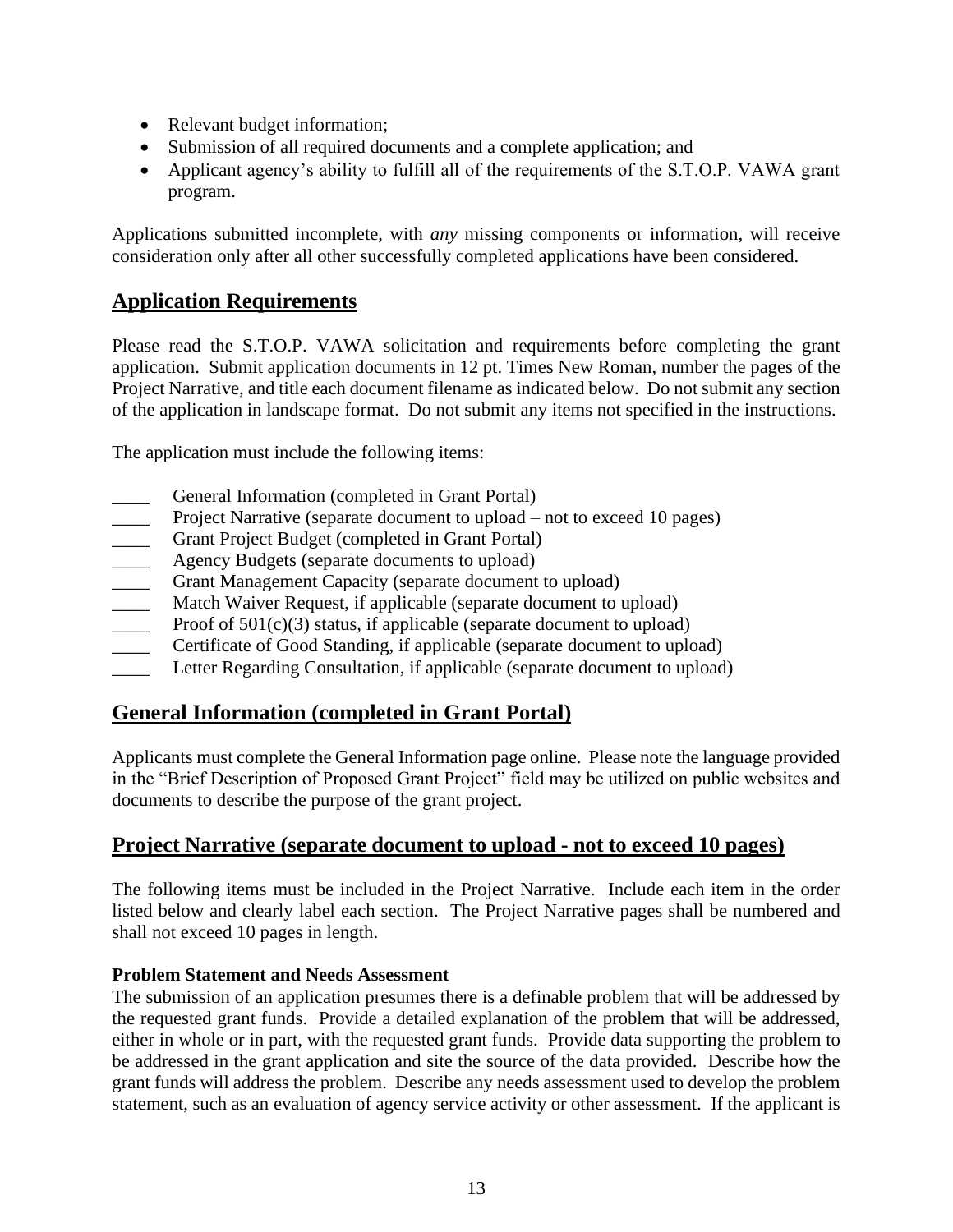comparing local data to state or national data, include information establishing the need locally or describing why the local community is limited in resources to address the problem.

#### **Justification of Need for Grant Funds/Increase Request**

Applicants must explain why S.T.O.P. VAWA funds are needed to support the grant project. This justification must tie the financial need to the described problem statement and needs assessment. If the applicant received a 2021 S.T.O.P. VAWA award, explain why grant funds are needed to support the continuation of the project and why other funds are not available to support the project. In addition, if the applicant is requesting a new budget line item or funding increase to line items from the previous grant award, explain the need for additional funds and what additional activities and/or services will be provided. Describe how the increase or addition of the new line item(s) is not supplanting other funds, per the definition in Supplanting section of application. If the expenses are existing agency costs or activities, the non-supplanting explanation must include a description of how they were previously supported and why that support cannot continue to be utilized. The applicant must ensure any request for additional funds outlined in the Project Narrative corresponds to the grant project budget submitted. The applicant should state whether other funds have been sought to support the program and describe the outcome of those efforts.

## **Grant Project Goal(s) and Objectives**

State the goal(s) of the proposed grant project. This should not be the goals of the agency but should be specific to the proposed S.T.O.P. VAWA-supported project. The goals for the grant project should be consistent with the mission and overall goals of the agency, as well as the results of the needs assessment. Identify which of the 20 grant project purpose area(s) is being addressed by this proposed grant project.

List the objectives to be accomplished to achieve each goal listed. Objectives should be specific, measurable, realistic, and consistent with the goals of the grant project and cover a single event or outcome. Include the activities for each objective and explain how each objective will be measured. The applicant should incorporate the Kansas Implementation Plan Guiding Principle, critical priorities, and strategies, found on pages 22 through 27of the Plan, to the extent possible. Specifically identify any evidence-based programs and/or practices being incorporated into the proposed objectives and activities.

## **Example (follow the format below):**

**Goal I:** Increase victim safety in Shawnee County through sensitive contact with victims and effective prosecution of domestic violence offenders.

| <b>Objective</b>                 | <b>Activities / Time Frame</b>       | <b>Person Responsible</b> |
|----------------------------------|--------------------------------------|---------------------------|
| 1. Fill the Crimes Against Women | $1(a)$ . Job opening will be posted. | 1. Senior staff           |
| Prosecutor position              | By January 15, 2022.                 |                           |
|                                  | 1(b). Interviews will be conducted.  |                           |
|                                  | By February 15, 2022.                |                           |
|                                  | $1(c)$ . New hire will start.        |                           |
|                                  | By February 28, 2022.                |                           |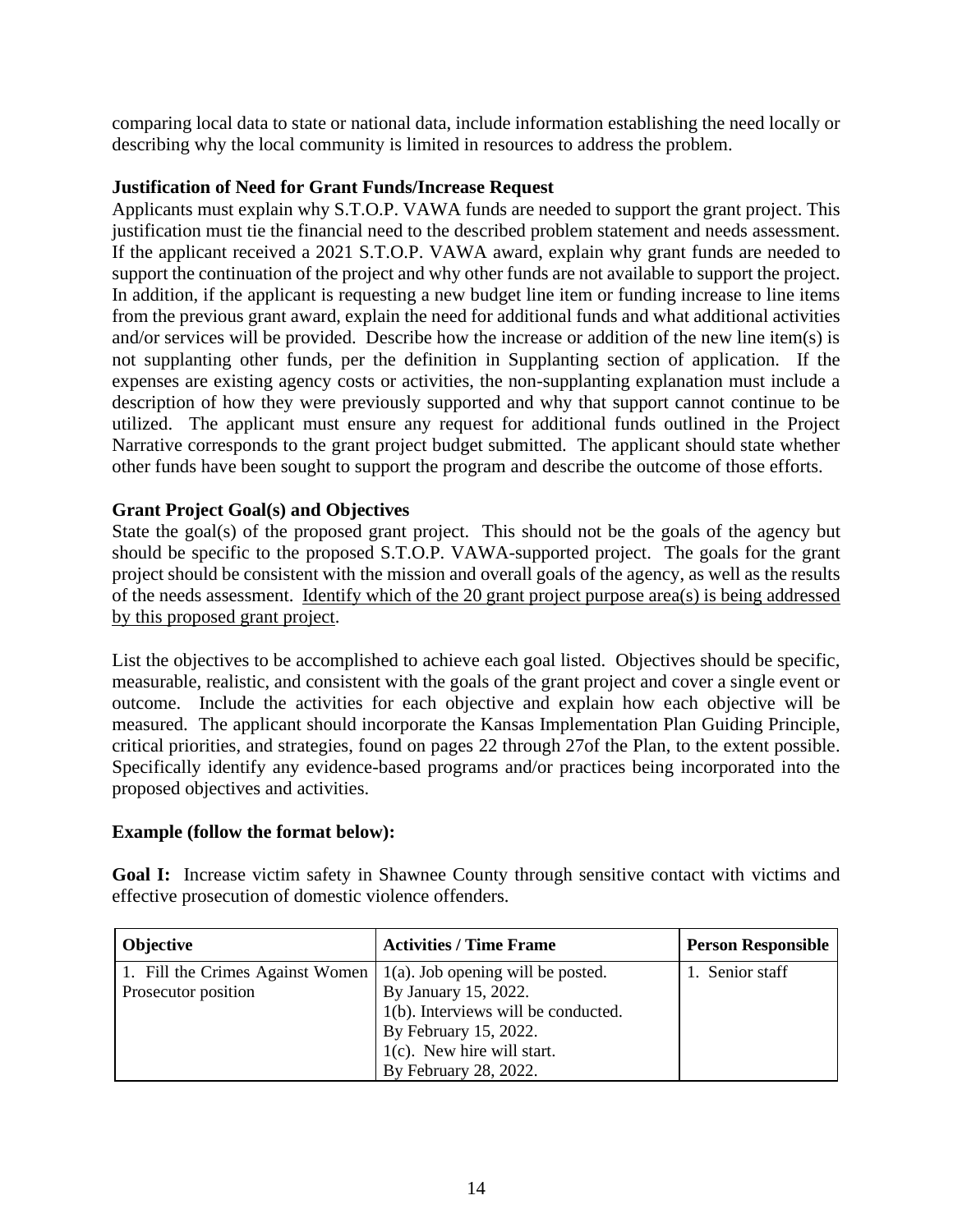| 2. 90% of victims will be prepared     | 2. Victims will be briefed (face to face) on | 2. Prosecutor<br>and |
|----------------------------------------|----------------------------------------------|----------------------|
| to participate in the criminal justice | proceedings, terminology,<br>trial<br>and    | Victim Coordinator   |
| process                                | options. March $1 -$ December 31, 2022       |                      |
| 3. 90% of victims will report having   | $3(a)$ . Coordinate with community partners  | 3.<br>Prosecutor and |
| received information on available      | optimize<br>make<br>and<br>resources<br>to   | Victim Coordinator   |
| community resources                    | appropriate referrals.                       |                      |
|                                        | 3(b). Share community resource directory     |                      |
|                                        | with victims to ensure needs are met.        |                      |
|                                        | January $1 -$ December 31, 2022              |                      |
| 4. The number of offenders charged     | 4(a). Warrants in domestic violence cases    | 4. Prosecutor<br>and |
| will increase by 25% over the prior    | will be issued and served in a timely        | Investigator         |
| year                                   | manner.                                      |                      |
|                                        | January $1 -$ December 31, 2022              |                      |
|                                        | 4(b). Offenders who have committed a         |                      |
|                                        | domestic violence offense will be charged    |                      |
|                                        | by the prosecutor in a timely manner.        |                      |
|                                        | January $1 -$ December 31, 2022.             |                      |

#### **Grant Project Performance Measures and Results**

Applicants receiving S.T.O.P. VAWA funds will be required to demonstrate how the grant project was implemented and if the project achieved the results expected based on the data collected and evaluated. The applicant should incorporate the Kansas Implementation Plan Guiding Principle, critical priorities, and strategies, found on pages 22 through 27 of the Plan, to the extent possible. Please describe the following information:

- Process used for monitoring the implementation, progress, and outcomes of the grant project;
- What data will be collected;
- How the data collected will be used to ensure the success of the grant project;
- Criteria used to evaluate the activities and/or services provided through the proposed grant project;
- How the proposed objectives are measured and how it will determine whether the proposed grant project is effectively and efficiently reaching the proposed goals and objectives; and
- What the grant project will achieve.

## **Grant Project Staff**

Provide a list of each staff member to be funded with the grant along with staff who will be responsible for monitoring and evaluating the grant project. Include the name, title, and a brief job description for each staff listed. In addition, describe how this staffing pattern will help meet the goals of the grant project.

#### **Coordinated Community Response Information**

Grant funds are maximized when community agencies work together at all levels. Funding priority shall be given to agencies demonstrating and maintaining collaboration. Describe how the applicant is developing a coordinated community response in combating crimes against women. The description must include who is involved and the actions taken by the group (i.e. developed protocols, training). If the grant project is statewide, describe what technical assistance or networking will be provided to local communities.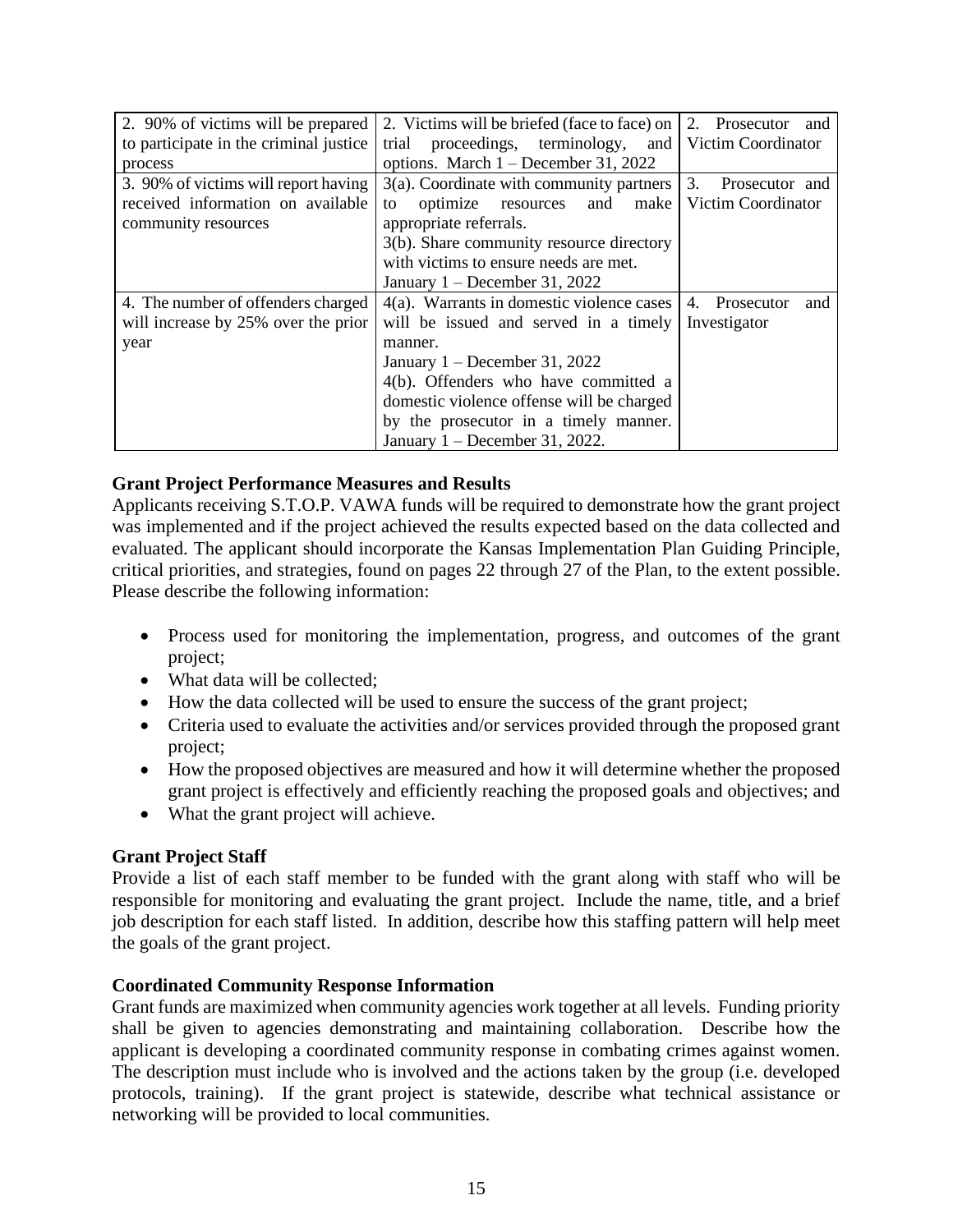In addition, provide the following information:

- How and with what entities the applicant collaborates with or proposes to collaborate with to carry out the grant project and coordinate resources for victims of domestic violence, sexual assault, dating violence, and stalking.
- Point of contact for each agency the applicant will collaborate with in providing services or making referrals during the grant period.
- How the applicant will cooperate with law enforcement, prosecuting attorneys' offices, courts, and other governmental or nonprofit agencies.
- Any new collaborative efforts the applicant will undertake during the grant period and the impact the collaboration will have on the grant project.
- How collaboration with units of government and/or with organizations will maximize grant funds.
- How S.T.O.P. VAWA funds will fulfill a gap in service and avoid duplication of services or resources in the applicant agency, related agency, or community.

## **Underserved Populations**

Define the underserved population identified in the applicant's service area, including those that may be underserved because of ethnic, racial or cultural background, language diversity, persons with disabilities, or geographic isolation. Use local data to support the populations identified as underserved. Provide the applicant's plan, including a description of the specific steps taken by the applicant, to provide outreach and services to the underserved populations.

## **Sustainability**

Provide a detailed description explaining what efforts made, or to be made, to ensure the longterm fiscal and programmatic sustainability of the project and program. The applicant must detail how the project will be funded in future years if S.T.O.P. VAWA funding declines or is not available.

## **Dissemination of Crime Victims' Rights Information**

Describe the applicant's written procedures for assisting victims of crime in seeking available crime victims' compensation benefits and informing crime victims of their rights as provided by law. The procedures must detail how victims will be informed of their statutory rights as provided in K.S.A. 74-7333 and amendments thereto.

## **Civil Rights Contact Information**

Applicants must include the name, address, and telephone number of the civil rights contact person who is responsible for ensuring all applicable civil rights requirements are met and who will act as liaison in civil rights matters.

#### **Current Board President Contact Information**

If the applicant is a nonprofit agency, it must include the name, contact information, and the term of service for the current Board President.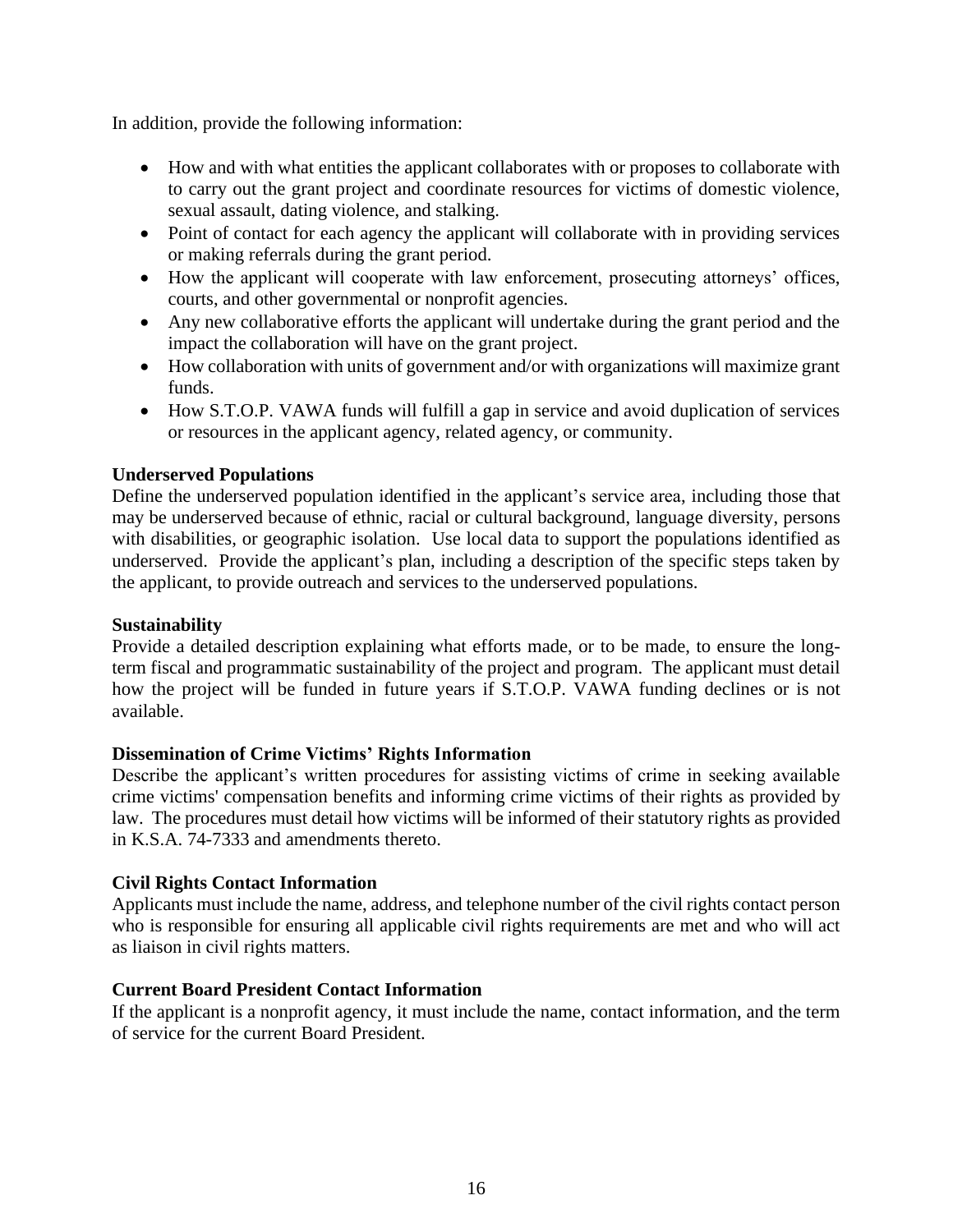#### **System for Award Management (SAM) Registration**

Applicants must establish and maintain an active registration status in the [SAM.](http://www.sam.gov/) Based on the SAM registration, the applicant must provide 1) the agency's unique entity identifier provided in the SAM profile; 2) the agency's DUNS number as required for SAM registration, and 3) the current SAM expiration date.

#### **Current Audit Report**

All applicants **must** provide information in this section of the Project Narrative on when the organization's most recent financial audit was completed, who performed the audit, what period it covered, whether the applicant met the threshold for a Single Audit, and where the audit is filed.

If the KGGP has **not** received a copy of the organization's most recent audit report, including the Single Audit report if applicable, and IRS Form 990, those items must be forwarded by U.S. mail to: Kansas Governor's Grants Program, Landon State Office Building, 900 SW Jackson, Room 304 North, Topeka, KS 66612-1220. Include with the audit the Auditor's Letter to Management if applicable. If there are any findings and/or recommendations in the audit report or in the Letter to Management, explain how the findings and/or recommendations were, or will be, addressed by the applicant.

If the agency is a city or county government, a current audit does not need to be submitted. However, governmental agencies **must** provide information in this section of the Project Narrative on when the most recent audit was completed, who performed the audit, what period it covered, and where the audit is filed.

## **Grant Project Budget (completed in Grant Portal)**

The applicant must submit a reasonable and cost-effective grant project budget. All grant projectspecific budget information is completed online within the provided data fields of the Grant Portal. No *grant project* budgetary documents are uploaded as part of the application.

Requested line items must be clearly linked to the proposed activities to be conducted in achieving the goals and objectives of the grant project. The budget must adhere to allowable costs and activities as outlined in this S.T.O.P. VAWA solicitation; Federal OMB Uniform Guidance for Federal Awards, [2 C.F.R.](http://www.ecfr.gov/cgi-bin/text-idx?SID=2c6d1c9f8de1f9619110b4599d84a234&mc=true&node=pt2.1.200&rgn=div5#_top) Part 200; and the [DOJ Grants Financial Guide](http://ojp.gov/financialguide/DOJ/index.htm) effective edition.

The KGGP must allocate a minimum of 25 percent for law enforcement, 25 percent for prosecution, five percent to courts, and 30 percent for nonprofit, community, and faith-based victim service organizations. The remaining 15 percent may be allocated at the discretion of the KGGP within the parameters of the Federal S.T.O.P. VAWA guidelines. To assist the KGGP in documenting these allocations, applicants must indicate in the grant project budget the purpose for each line item by utilizing the appropriate field or fields: Law Enforcement, Prosecution, Courts, Victim Services, Discretionary, and/or Match. The allocation of requested grant project funds must correlate with the applicant's goals and objectives.

A detailed calculation and brief narrative explanation must be provided in the Description field of each line item. Calculations shall clearly demonstrate how the requested amounts were derived and must account for both the federal funds requested and the non-federal match provided, including the match source(s). Any tribe or nonprofit victim service organization receiving funds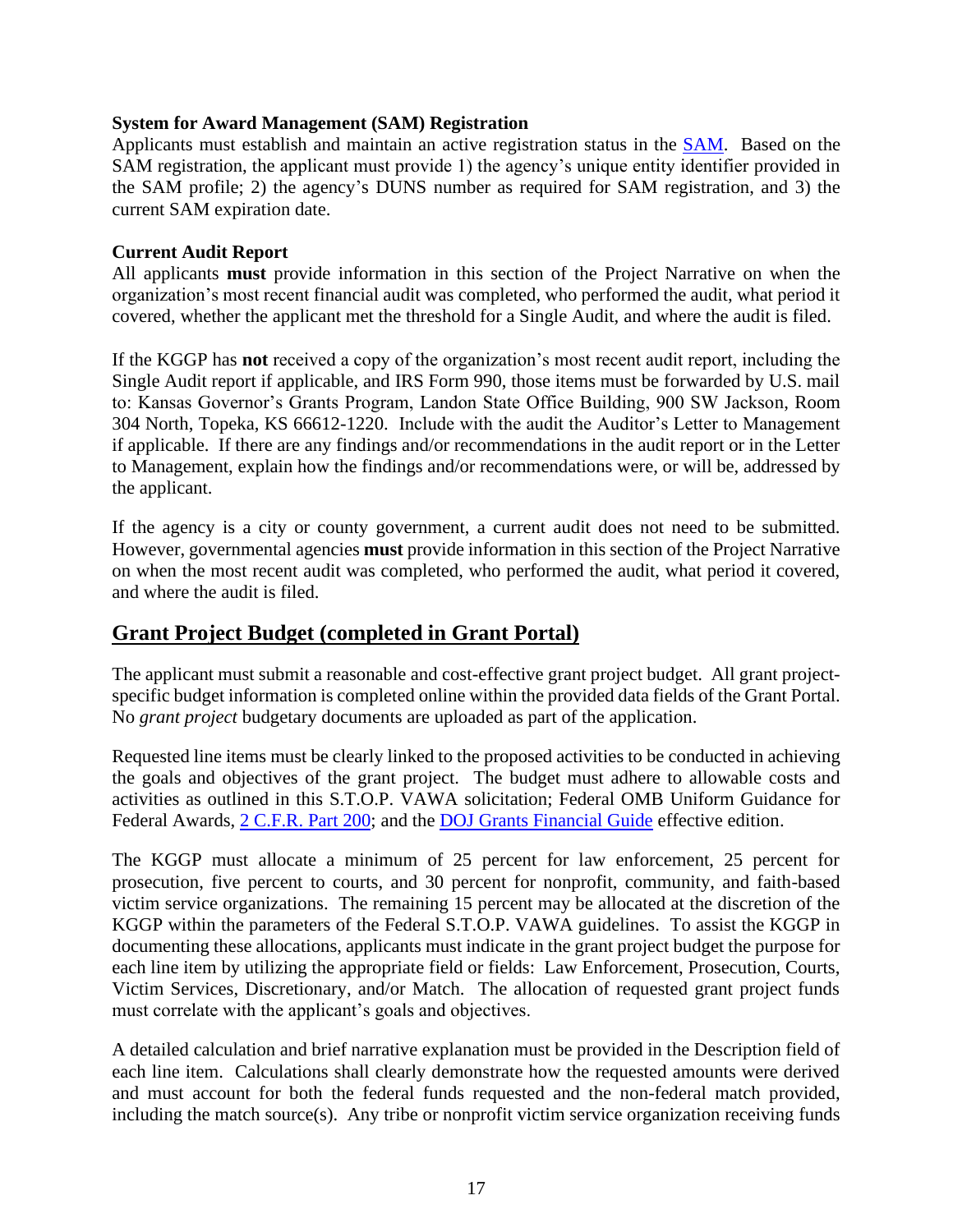from the 30 percent allocation for victim service organizations are exempt from the match requirement. Personnel must be listed by the agency-assigned title for the position. Positions should be classified as "New" *only if* the requested position would be a new position for the agency. Personnel and associated fringe benefit costs must be demonstrated in terms of full compensation and the percentage of time to be devoted to the S.T.O.P. VAWA grant project for each position requested. Fringe benefit costs shall not be allocated to a position at a rate exceeding the portion of personnel costs requested in the S.T.O.P. VAWA Personnel category. Training events and other travel costs must be specifically identified to the extent possible. Following are examples of descriptions that might be used for line item requests. Visit [Writing a Grant Project Budget](https://grants.ks.gov/docs/default-source/how-to-guides/writing-a-grant-project-budget-guide.pdf?sfvrsn=2d1f541a_4) for more guidance.

| Line Item                 |                     | Federal<br>Prosec. |    | Match                                                                                                                                                                                                                                   | Description                                                                                                                                                                                                                                                                                                |
|---------------------------|---------------------|--------------------|----|-----------------------------------------------------------------------------------------------------------------------------------------------------------------------------------------------------------------------------------------|------------------------------------------------------------------------------------------------------------------------------------------------------------------------------------------------------------------------------------------------------------------------------------------------------------|
| Advocate                  | \$23,985<br>\$7,995 |                    |    | Full-time, hourly, 40 hrs./wk., 100% of time on project;<br>employee scheduled to receive a 5% raise on July 1:<br>$($15.00/hr. x 1,040 hrs.) + ($15.75 x 1,040 hrs.) = $31,980,$<br>75% federal/25% match is City of 'x' general funds |                                                                                                                                                                                                                                                                                                            |
| Attorney                  | \$30,750            |                    |    | Full-time, salaried, 60% of time on project; approved for 5%<br>raise on July 1: $(\$50,000 \times .5 \text{ year}) + (\$52,500 \times .5 \text{ year}) =$<br>$$51,250 \text{ x}.6 \text{ of time} = $30,750$                           |                                                                                                                                                                                                                                                                                                            |
| Volunteers<br>$(In-Kind)$ | \$                  | $\overline{0}$     |    | \$10,250                                                                                                                                                                                                                                | Volunteers will provide phone and victim follow-up<br>assistance: \$10/hr. based on comparable compensation x<br>$1,025$ hours                                                                                                                                                                             |
| Conferences/<br>Workshops | \$.                 | 683                | \$ | 227                                                                                                                                                                                                                                     | Crime Victims' Rights Conference, April 2022, Wichita:<br>$($135$ registration x 2 staff) + (200 miles x \$.50/mile x 1<br>vehicle) + $(\$90/night \times 2$ nights $x 2$ staff) + per diem \$45/day<br>less \$15 for lunch provided x 3 days x 2 staff) = $$880, 75\%$<br>federal/25% match is city funds |

## **Current and Next Fiscal Year Agency Budgets (separate document to upload)**

Upload the applicant's current and next fiscal year budgets, including balanced **income and expenses**. Include the fiscal period utilized by the agency. List all staff positions separately with their respective salaries/wages. If the applicant is under the umbrella of a larger entity, submit the budget developed for the applying program. Agency income must list **all** sources of financial support (i.e. foundations, government agencies, fund-raising events, individual contributions). For each income source, state the amount and its status (received, requested, committed, or projected). If the income is requested or projected, state the date the program expects to be notified of the funding decision or the date the program anticipates collecting the income. Include the appropriate pro-rated portion of this grant application request as budgeted income with a "requested" status. Also, be sure all line items requested in this application can be found in the program's budget for expenses.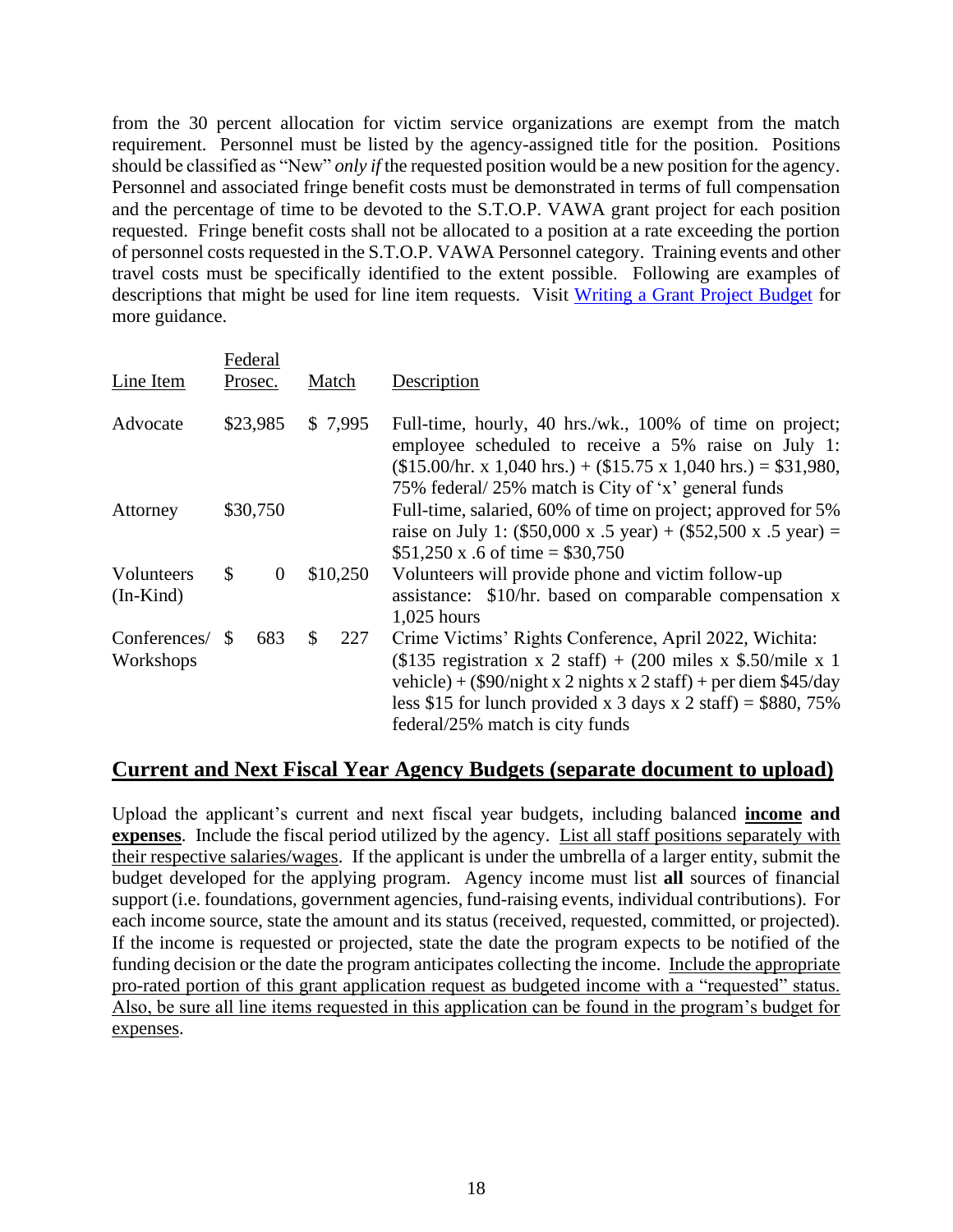Example of budget income only:

| Current Fiscal Year July 1, 2021 - June 30, 2022 |                |                |       |
|--------------------------------------------------|----------------|----------------|-------|
| SOURCE:                                          | <b>AMOUNT:</b> | <b>STATUS:</b> | DATE: |
| City of $x'$                                     | \$100,000      | Projected      | 1/22  |
| United Way                                       | 5,000          | Received       | 9/21  |
| Walk-A-Thon                                      | 500            | Collected      | 8/21  |
| VAWA '21-GOV                                     | 31,230         | Received       | 12/20 |
| VAWA '22-GOV                                     | 30,600         | Requested      | 11/21 |
| <b>Total Organization Income</b>                 | \$167,330      |                |       |

**\*Note:** -Budget expenses are also required. -Repeat for next Fiscal Year.

## **Grant Management Capacity (separate document to upload)**

In accordance with requirements described in the Federal OMB Uniform Guidance for Federal Awards, 2 C.F.R. Part 200, the KGGP must assess the applicant's ability and capacity to implement the proposed S.T.O.P. VAWA project in full compliance with Federal statutes, regulations, and terms and conditions of a grant award. Applicants must upload as an attachment a document describing the following information:

- Written accounting policies and procedures and how often they are updated;
- Procedures for ensuring each grant award and associated match is accounted for separately and distinctly from other sources of revenue;
- Accounting system, when the current system was implemented, its level of automation, and type(s) of technology utilized, and any manual accounting processes used to complement the system;
- Procedures for monitoring the approved grant project budget and tracking expenditures at a line item level;
- Internal controls for ensuring grant project expenditures are solely for allowable and approved purposes;
- Reserve funds and/or capacity to manage S.T.O.P. VAWA funding on a reimbursement basis;
- Knowledge, qualifications, experience, and training of programmatic and fiscal staff responsible for guaranteeing grant compliance; and
- Experience in managing other grant funds awarded to the applicant agency, including the name of the grant program, the purpose of the program, the year(s) awarded, whether any monitoring was conducted by the funder(s), and what findings were cited by the funder(s).

## **Match Waiver Request (separate document to upload)**

If a subgrantee is unable to meet the match requirement a match waiver request, either full and partial, must be uploaded as an Attachment as part of the VAWA grant application. The VAWA applicant must provide written responses to the following questions before a match waiver request will be considered: